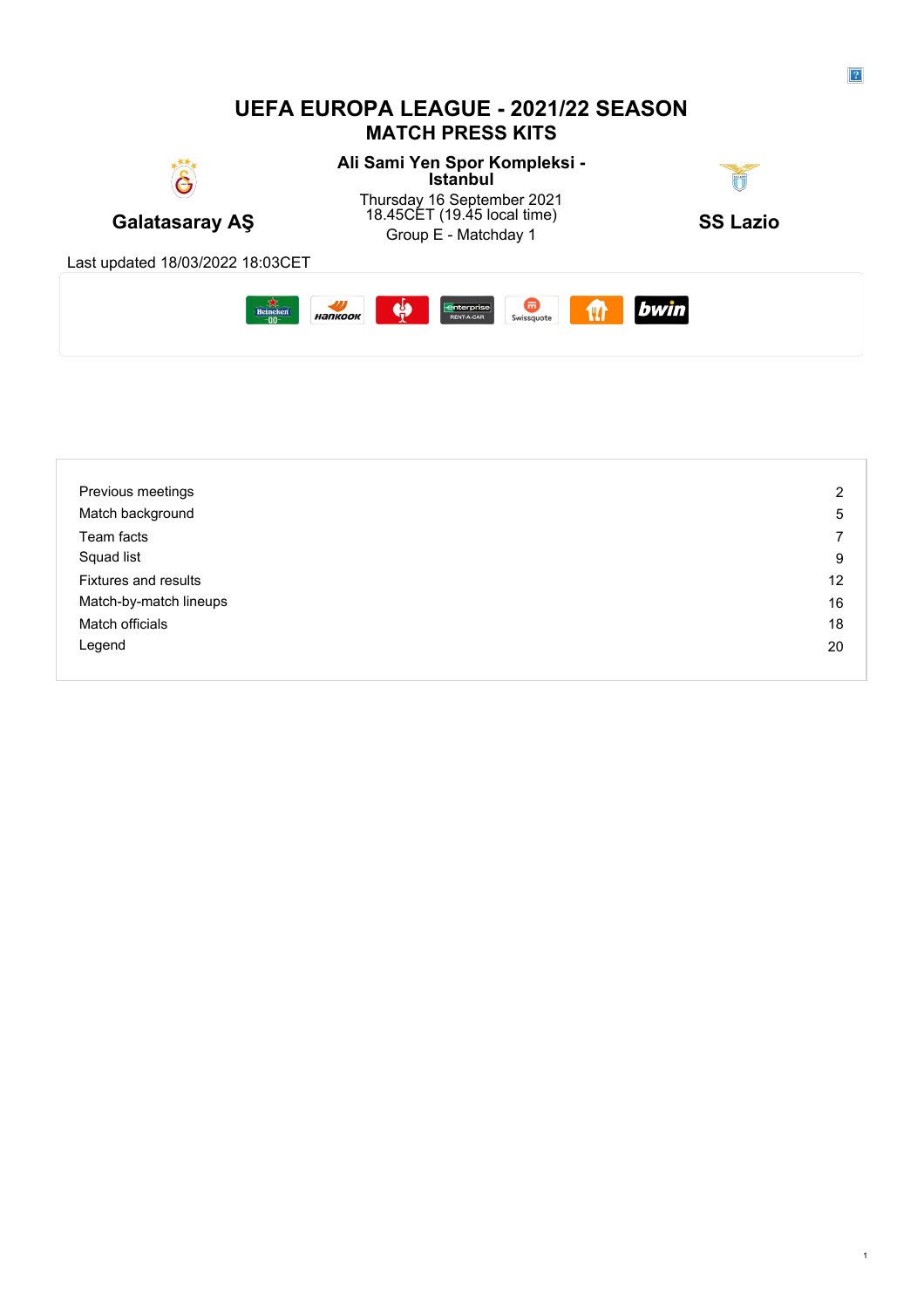# **Previous meetings**

# **Head to Head**

#### **UEFA Europa League**

| Date       | <b>Stage</b> | <b>Match</b>                     | <b>Result</b>       | Venue    | <b>Goalscorers</b>                                              |
|------------|--------------|----------------------------------|---------------------|----------|-----------------------------------------------------------------|
| 25/02/2016 | R32          | <b>SS Lazio</b> - Galatasaray AS | $3 - 1$<br>agg: 4-2 | Rome     | Parolo 59, Felipe<br>Anderson 61, Klose<br>72; Yasin Öztekin 62 |
| 18/02/2016 | R32          | Galatasaray AŞ - SS Lazio        | $\overline{ }$      | Istanbul | Sabri Sarıoğlu 12; S.<br>Milinković-Savić 21                    |

#### **UEFA Champions League**

| <b>Date</b> | <b>Stage</b>    | <b>Match</b>                     | <b>Result</b> | Venue    | <b>Goalscorers</b> |
|-------------|-----------------|----------------------------------|---------------|----------|--------------------|
| 24/10/2001  | GS1             | <b>SS Lazio</b> - Galatasaray AS |               | Rome     | Stanković 76       |
| 11/09/2001  | GS <sub>1</sub> | Galatasaray AS - SS Lazio        |               | Istanbul | Ümit Karan 79      |

|                                                                     | <b>Home</b>                                             |  | Away |  | Final |  |  | Total |  |  |
|---------------------------------------------------------------------|---------------------------------------------------------|--|------|--|-------|--|--|-------|--|--|
|                                                                     | Pid W D L Pid W D L Pid W D L Pid W D L Pid W D L GF GA |  |      |  |       |  |  |       |  |  |
| Galatasaray AS                                                      | 2 1 1 0 2 0 0 2 0 0 0 0 0 1 4 1 1 2 3 5                 |  |      |  |       |  |  |       |  |  |
| <b>SS Lazio</b>                                                     | 2 2 0 0 2 0 1 1 0 0 0 0 4 2 1 1 5 3                     |  |      |  |       |  |  |       |  |  |
| <b>Galatasaray AS - Record versus clubs from opponents' country</b> |                                                         |  |      |  |       |  |  |       |  |  |

#### **UEFA Champions League**

| <b>Date</b> | <b>Stage</b> | <b>Match</b>                     | <b>Result</b> | <b>Venue</b> | <b>Goalscorers</b>                                               |
|-------------|--------------|----------------------------------|---------------|--------------|------------------------------------------------------------------|
| 11/12/2013  | <b>GS</b>    | <b>Galatasaray AS - Juventus</b> | $1 - 0$       | Istanbul     | Sneijder 85                                                      |
| 02/10/2013  | GS           | Juventus - Galatasaray AŞ        | $2 - 2$       | Turin        | Vidal 78 (P),<br>Quagliarella 87;<br>Drogba 36, Umut<br>Bulut 88 |

### **UEFA Champions League**

| Date       | <b>Stage</b> | <b>Match</b>              | <b>Result</b> | <b>Venue</b> | <b>Goalscorers</b>                 |
|------------|--------------|---------------------------|---------------|--------------|------------------------------------|
| 02/12/2003 | GS1          | Galatasaray AŞ - Juventus | $2 - 0$       | Dortmund     | Hakan Şükür 47,<br>$90 + 4$        |
| 17/09/2003 | GS1          | Juventus - Galatasaray AŞ | ا −ے          | Turin        | Del Piero 5, 73;<br>Hakan Şükür 19 |

#### **UEFA Champions League**

| Date       | Stage           | <b>Match</b>             | <b>Result</b> | Venue    | <b>Goalscorers</b>            |
|------------|-----------------|--------------------------|---------------|----------|-------------------------------|
| 13/03/2002 | GS <sub>2</sub> | AS Roma - Galatasaray AS | 1-1           | Rome     | Cafu 52; Ümit Karan<br>45     |
| 20/11/2001 | GS <sub>2</sub> | Galatasaray AŞ - AS Roma |               | Istanbul | Pérez 22; Emerson<br>$90 + 2$ |

#### **UEFA Champions League**

| <b>Date</b> | Stage | <b>Match</b>                 | Result | Venue           | <b>Goalscorers</b>                  |
|-------------|-------|------------------------------|--------|-----------------|-------------------------------------|
| 07/03/2001  | GS2   | - AC Milan<br>Galatasarav AS |        | <b>Istanbul</b> | Jardel 86<br>$^{\circ}$ 20.<br>naur |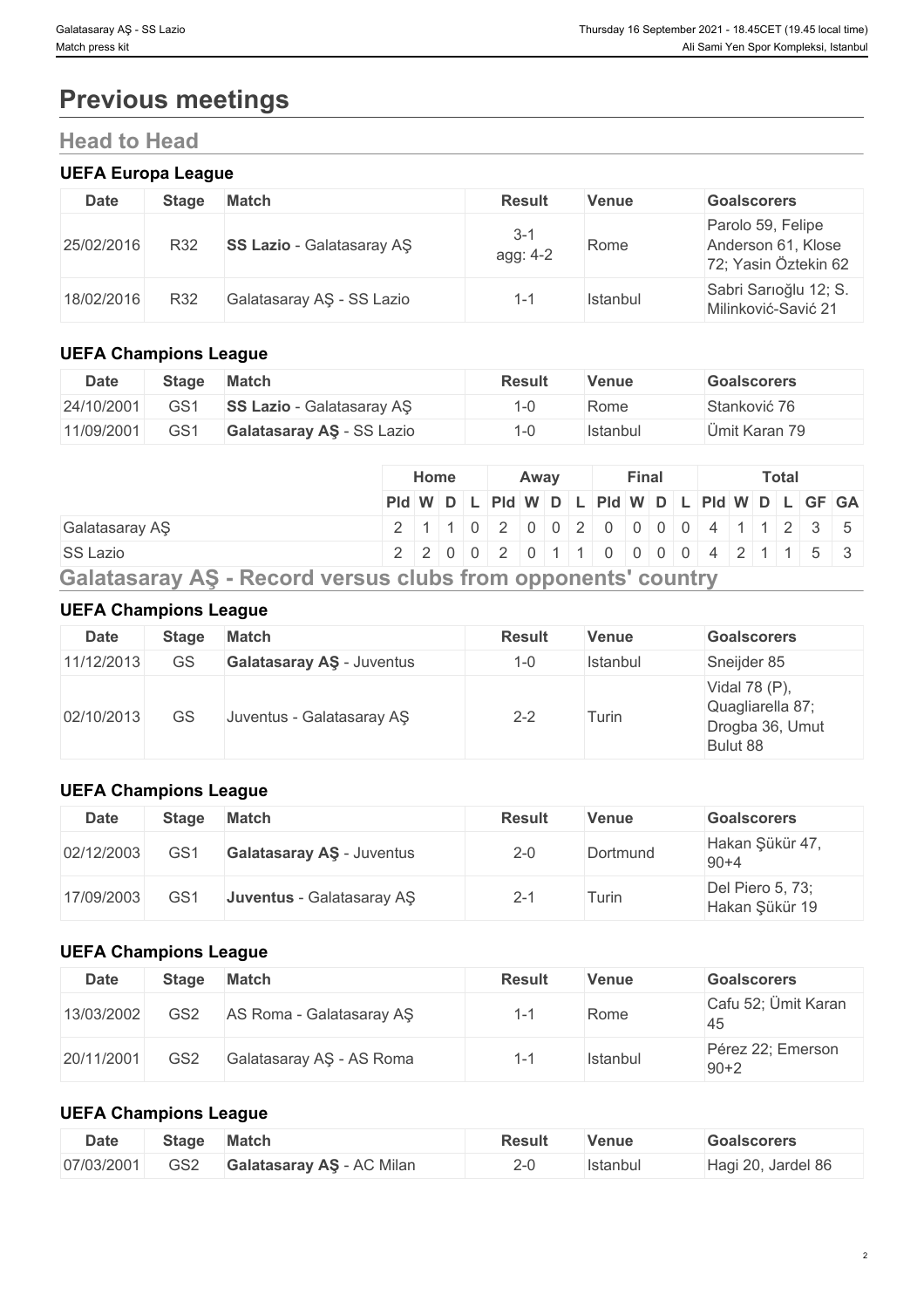#### **UEFA Champions League**

| José Mari 47,<br>Shevchenko 73 (P);<br>GS <sub>2</sub><br>21/11/2000<br>AC Milan - Galatasaray AS<br>$2 - 2$<br>Milan<br>Jardel 39, Hasan Şaş |
|-----------------------------------------------------------------------------------------------------------------------------------------------|

### **UEFA Cup**

| Date       | Stage | <b>Match</b>                | <b>Result</b>       | Venue    | <b>Goalscorers</b>                        |
|------------|-------|-----------------------------|---------------------|----------|-------------------------------------------|
| 09/12/1999 | R3    | Galatasaray AS - Bologna FC | $2 - 1$<br>agg: 3-2 | Istanbul | Hasan Şaş 5, Ümit<br>Davala 30; Ventola 8 |
| 23/11/1999 | R3    | Bologna FC - Galatasaray AS | 1 - 1               | Bologna  | Signori 66; Hakan<br>Sükür 81             |

# **UEFA Champions League**

| <b>Date</b> | <b>Stage</b>    | <b>Match</b>              | <b>Result</b> | <b>Venue</b> | <b>Goalscorers</b>                                                         |
|-------------|-----------------|---------------------------|---------------|--------------|----------------------------------------------------------------------------|
| 03/11/1999  | GS <sub>1</sub> | Galatasaray AŞ - AC Milan | $3 - 2$       | Istanbul     | Capone 27, Hakan<br>Şükür 87, Ümit<br>Davala 90 (P); Weah<br>20, Giunti 51 |
| 21/09/1999  | GS <sub>1</sub> | AC Milan - Galatasaray AS | $2 - 1$       | Milan        | Leonardo 44,<br>Shevchenko 45; Ümit<br>Davala 50                           |

# **UEFA Champions League**

| <b>Date</b> | <b>Stage</b> | <b>Match</b>              | <b>Result</b>            | <b>Venue</b> | <b>Goalscorers</b>                                                    |
|-------------|--------------|---------------------------|--------------------------|--------------|-----------------------------------------------------------------------|
| 02/12/1998  | GS           | Galatasaray AŞ - Juventus | $\sim$<br>$\overline{ }$ | Istanbul     | Suat Kaya 90;<br>Amoruso 78                                           |
| 16/09/1998  | GS           | Juventus - Galatasaray AŞ | $2 - 2$                  | Turin        | F. Inzaghi 17,<br>Birindelli 69; Hakan<br>Şükür 44, Ümit<br>Davala 63 |

#### **UEFA Champions League**

| Date       | <b>Stage</b> | <b>Match</b>                     | <b>Result</b> | <b>Venue</b> | <b>Goalscorers</b>    |
|------------|--------------|----------------------------------|---------------|--------------|-----------------------|
| 10/12/1997 | GS           | Galatasaray AŞ - Parma FC        |               | Istanbul     | Ilie 52; Chiesa 47    |
| 01/10/1997 | GS           | <b>Parma FC</b> - Galatasaray AS | $2 - 0$       | Parma        | Sensini 24, Crespo 30 |

# **UEFA Cup**

| Date       | <b>Stage</b>   | <b>Match</b>             | <b>Result</b>       | Venue    | <b>Goalscorers</b>                                          |
|------------|----------------|--------------------------|---------------------|----------|-------------------------------------------------------------|
| 09/12/1992 | R <sub>3</sub> | Galatasaray AS - AS Roma | $3 - 2$<br>agg: 4-5 | Istanbul | Kocabey 22, 58, Arif<br>Erdem 75; Caniggia 8,<br>Hässler 47 |
| 25/11/1992 | R <sub>3</sub> | AS Roma - Galatasaray AS | $3 - 1$             | Rome     | Aldair 59, 90, Muzzi<br>81; Hakan Şükür 86                  |

# **European Champions Clubs' Cup**

| Date       | <b>Stage</b> | <b>Match</b>                     | <b>Result</b>       | ∀enue    | <b>Goalscorers</b>                               |
|------------|--------------|----------------------------------|---------------------|----------|--------------------------------------------------|
| 13/03/1963 | ΩF           | <b>AC Milan</b> - Galatasaray AS | $5 - 0$<br>agg: 8-1 | Milan    | Pivatelli 11, 42,<br>Altafini 50, 66, 70         |
| 23/01/1963 | <b>OF</b>    | Galatasaray AŞ - AC Milan        | $1 - 3$             | Istanbul | Köken 4; Mora 34 (P),<br>Barison 38, Altafini 76 |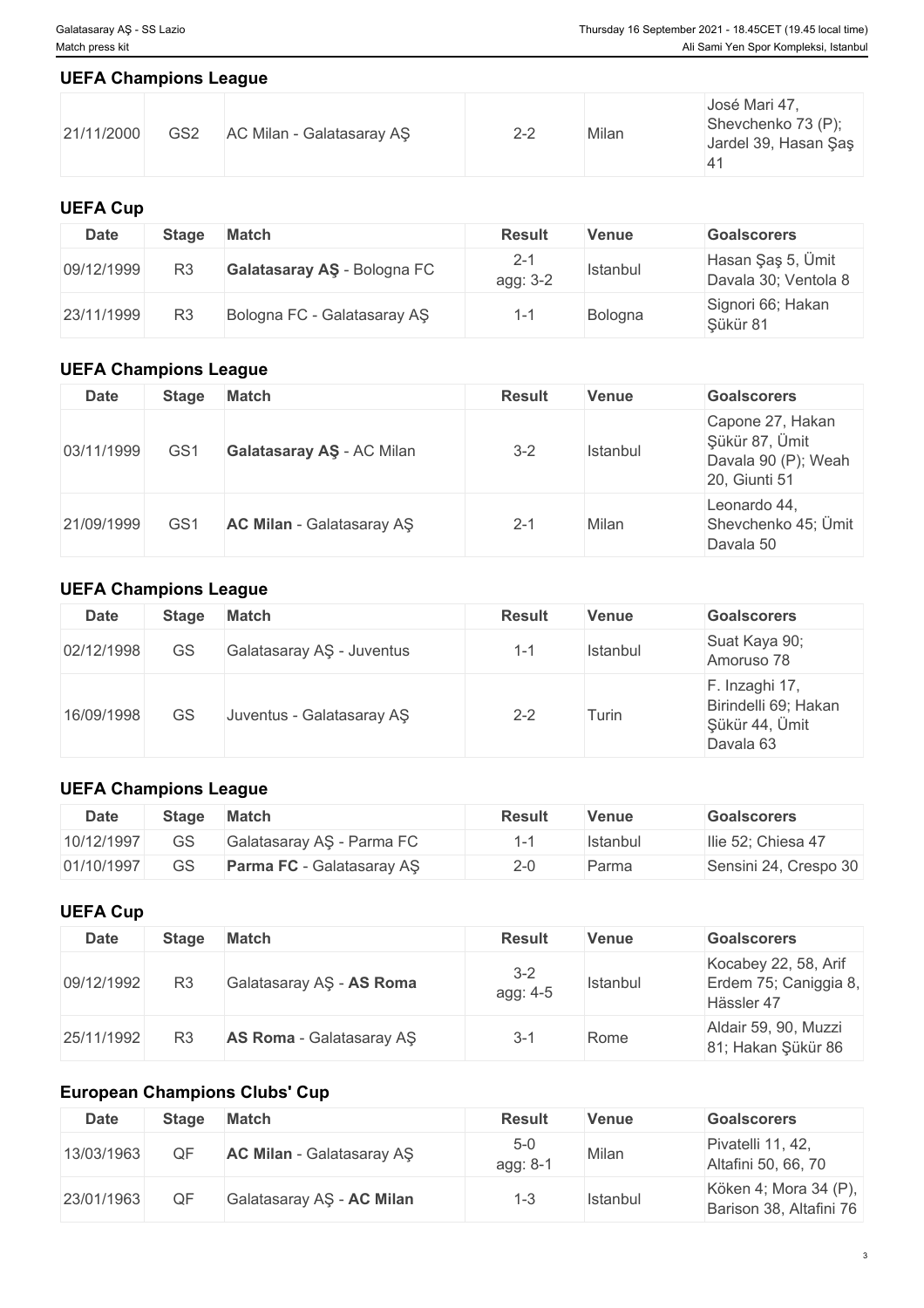# **SS Lazio - Record versus clubs from opponents' country**

### **UEFA Europa League**

| <b>Date</b> | <b>Stage</b> | <b>Match</b>              | <b>Result</b> | <b>Venue</b> | <b>Goalscorers</b>                                                                          |
|-------------|--------------|---------------------------|---------------|--------------|---------------------------------------------------------------------------------------------|
| 12/12/2013  | GS           | SS Lazio - Trabzonspor AS | $0-0$         | Rome         |                                                                                             |
| 03/10/2013  | GS           | Trabzonspor AŞ - SS Lazio | $3 - 3$       | Trabzon      | Yusuf Erdoğan 12,<br>Mierzejewski 22,<br>Paulo Henrique 35;<br>Onazi 29, Floccari 84,<br>85 |

#### **UEFA Europa League**

| Date       | Stage | <b>Match</b>                    | <b>Result</b>   | Venue    | <b>Goalscorers</b>          |
|------------|-------|---------------------------------|-----------------|----------|-----------------------------|
| 11/04/2013 | JЕ    | <b>SS Lazio - Fenerbahçe SK</b> | 1-1<br>agg: 1-3 | Rome     | Lulić 60; Caner Erkin<br>73 |
| 04/04/2013 | ОF    | Fenerbahce SK - SS Lazio        | $2 - 0$         | Istanbul | Webó 78 (P), Kuyt<br>$90+1$ |

### **UEFA Champions League**

| <b>Date</b> | <b>Stage</b> | <b>Match</b>           | <b>Result</b> | Venue    | <b>Goalscorers</b>          |
|-------------|--------------|------------------------|---------------|----------|-----------------------------|
| 26/11/2003  | GS1          | SS Lazio - Besiktas JK | 1-1           | Rome     | Muzzi 56; Pancu 45+2<br>(P) |
| 16/09/2003  | GS1          | Beşiktaş JK - SS Lazio | $0 - 2$       | Istanbul | Stam 37, Fiore 77           |

#### **UEFA Cup**

| <b>Date</b> | Stage | <b>Match</b>                  | <b>Result</b> | Venue    | <b>Goalscorers</b>                        |
|-------------|-------|-------------------------------|---------------|----------|-------------------------------------------|
| 20/03/2003  | QF    | Beşiktaş JK - SS Lazio        | ≞−∟           | Istanbul | Sergen Yalçın 82;<br>Fiore 5, Castroman 9 |
| 13/03/2003  | OF    | <b>SS Lazio</b> - Beşiktaş JK | l-C           | Rome     | S. Inzaghi 55                             |

### **UEFA Cup**

| <b>Date</b> | <b>Stage</b>   | <b>Match</b>                     | <b>Result</b>       | Venue   | <b>Goalscorers</b>                           |
|-------------|----------------|----------------------------------|---------------------|---------|----------------------------------------------|
| 06/12/1994  | R <sub>3</sub> | <b>SS Lazio</b> - Trabzonspor AS | $2 - 1$<br>agg: 4-2 | Rome    | Cravero 27, Di Vaio<br>76; Hami Mandıralı 73 |
| 22/11/1994  | R <sub>3</sub> | Trabzonspor AŞ - SS Lazio        | $1 - 2$             | Trabzon | Ünal Karaman 75;<br>Rambaudi 60, Negro<br>64 |

|                 | Home | Away | Final | Total                                         |
|-----------------|------|------|-------|-----------------------------------------------|
|                 |      |      |       | Pid W D L Pid W D L Pid W D L Pid W D L GF GA |
| Galatasaray AŞ  |      |      |       | 12 7 4 1 2 0 5 7 0 0 0 0 24 7 9 8 31 38       |
| <b>SS Lazio</b> |      |      |       | 7 4 3 0 7 3 2 2 0 0 0 0 14 7 5 2 19 13        |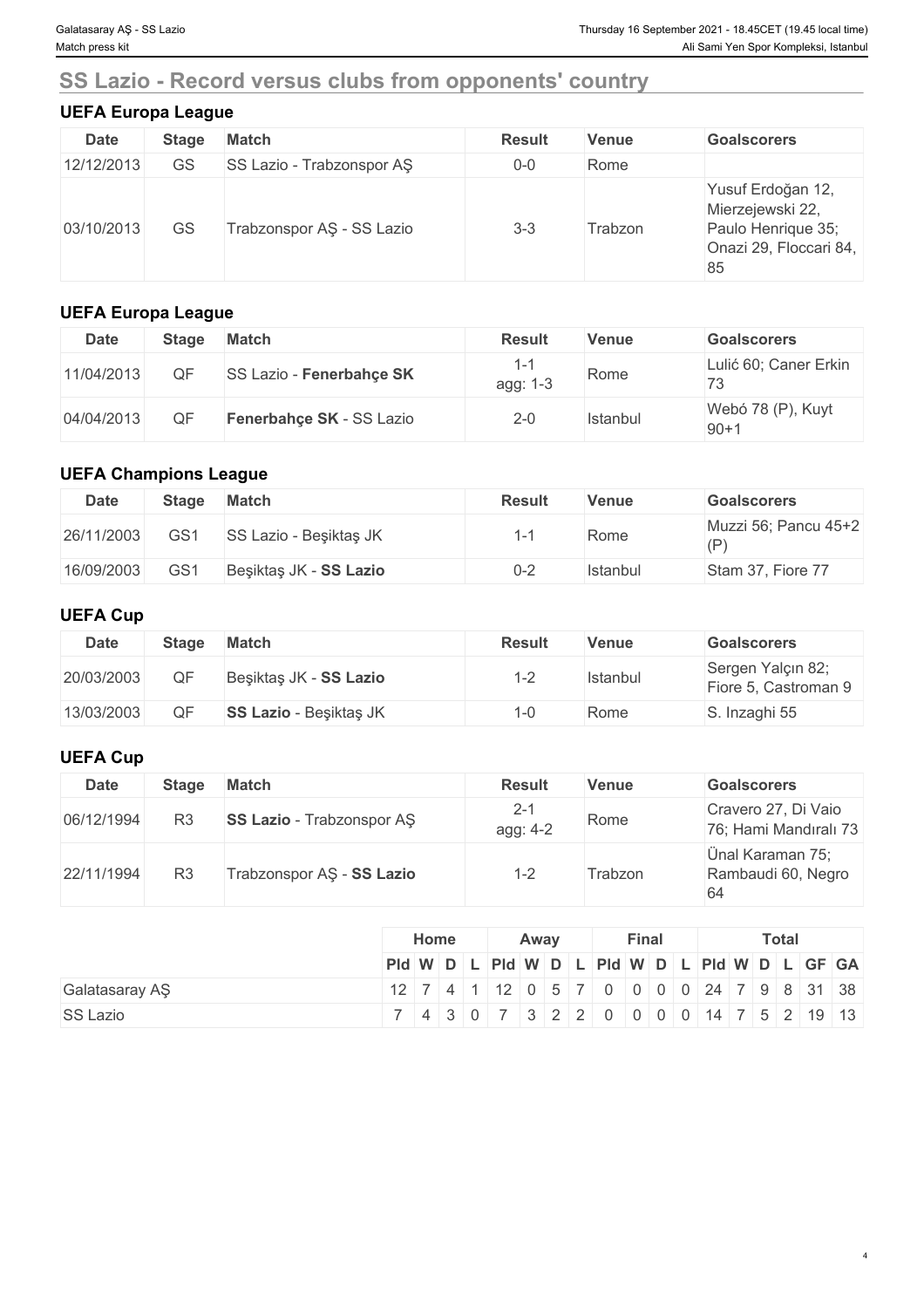# **Match background**

League as Galatasaray, who have already played six continental fixtures this season, entertain a Lazio side yet to kick a ball in Europe this term.

#### **Previous meetings**

Thursday 16 September 2021 - 18.45CET (19.45 local time)<br>Match press kit<br>Two former UEFA club competition trophy-winners go head to head on Matchday 1 of the 2021/22 UEFA Europa<br>League as Galatsarary, who have already play • The clubs first met in the opening group stage of the 2001/02 UEFA Champions League, when they traded 1-0 home wins, but Galatasaray, with ten points, progressed to the second group stage while Lazio, with six, went out. The only other encounters came in the 2015/16 UEFA Europa League round of 32, where the Italian side, led by Stefano Pioli, triumphed 4-2 on aggregate against Mustafa Denizli's Galatasaray (1-1 a, 3-1 h).

Frances were Cimbom's most recent matches against Series above also the seven away fixtures but and Calculate agains and Calculate Series (19.48 but Thom The Series Computers and the COLO (The COLO (The COLO COLO COLO COLO Italian clubs to W7 D9 L8. All of those wins have been in Istanbul, where they are unbeaten by Italian visitors in 11 Thunsay is September 2021 - 18,460cm Thunsay is September 2021 - 18,460cm Milan in the Space of the Societion<br>
Two former UEFA club competition trophy-winners go head to head on Matchday 1 of the 2021/22 UEFA Europa<br>
Two f European Cup quarter-final first leg.

• Lazio, whose most recent meetings with Süper Lig opposition were also those in 2016 against Galatasaray, have lost only two of their 14 UEFA matches against Turkish teams, winning three of the seven away fixtures but none of the last three (D2 L1).

## **Form guide**

#### **Galatasaray**

• Runners-up to Beşiktaş in the 2020/21 Turkish Süper Lig by the narrowest of margins, Galatasaray were unable to join their Istanbul rivals in this season's UEFA Champions League group stage as they were overwhelmed by PSV Eindhoven in the second qualifying round (1-5 a, 1-2 h). However, Fatih Terim's side ensured an autumn of UEFA Europa League involvement by subsequently defeating Saint Johnstone (1-1 h, 4-2 a) and Randers (1-1 a, 2-1 h).

• Ousted by Rangers in the play-offs of last season's UEFA Europa League (1-2 a), Galatasaray are featuring in the competition's group stage for only the second time, their debut having come in the inaugural 2009/10 season, when, under coach Frank Rijkaard, they topped their group before losing to eventual winners Atlético de Madrid in the round of 32 (1-1 a, 1-2 h). The 1999/2000 UEFA Cup winners have appeared twice more in the round of 32 since then, in 2015/16 and 2018/19 – after transferring from the UEFA Champions League – but also lost those knockout ties, the first of them to Lazio. Loop and Columeters', who have already played six confinential follows this season, entertain a Lazio side yet to kide.<br>The biancies were finding to the poemic group stage of the 2001ri22 UEFA Changeons League, when they t thrombed 42 on a group to the last six including for the last six in the last six including five of the last six including and the last six in the last six in the group stage. The methods and the last six in the group of t - Those were Combey's most except in the UEFA Europa League (3.42) and this were the UEFA Europa League (3.42) and the UEFA Europa League group and the UEFA Europa League (WT 2A), the layer is three of Laziot and the UEFA ioni control is the state of the conference and captain Fernando Musler and captain Fernando Musler and captain Fernando Musler Conference and captain Fernando Musler Fernando Musler Fernando Musler Fernando Musler Fernand

• Galatasaray's home record in all rounds of the UEFA Europa League is W7 D6 L2, those two defeats both incurred in the round of 32 – against Atlético and Benfica. They have kept a clean sheet in just one of their last nine home games in the competition.

#### **Lazio**

• Sixth in Serie A last term, Lazio are back for a record-equalling ninth appearance in the UEFA Europa League group stage, having spent the 2020/21 season in the UEFA Champions League, where they were unbeaten runners-up to Borussia Dortmund in the autumn before going out to another German club, holders Bayern München, in the round of 16 (1-4 h, 1-2 a).

• Runners-up, to fellow Italians Inter, in the 1997/98 UEFA Cup but triumphant the following season in the last ever participations – after failure in the first – until they managed only six points on their last appearance, in 2019/20, and finished a distant third behind Celtic and CFR Cluj. Their best performances in the competition came in 2012/13 and 2017/18, when they reached the quarter-finals.

• Lazio went 11 away games unbeaten in the UEFA Europa League, group stage to final, from October 2013 until December 2017, at the time equalling Fiorentina's competition record. However, they have now lost nine of their last Rome finished 1-1.

#### **Links and trivia**

• Both club's coaches have been successful in this competition, Fatih Terim overseeing Galatasaray's victory in the 1999/2000 UEFA Cup and new Lazio boss Maurizio Sarri leading Chelsea to UEFA Europa League glory in 2018/19.

appearances and a 2008/09 Coppa Italia triumph with Lazio. His former team-mate Ştefan Radu is still with the Rome club. The contract of the contract of the contract of the contract of the contract of the contract of the contract of the contract of the contract of the contract of the contract of the contract of the contract of the cont

• Galatasaray coach Fatih Terim worked in Italy in 2000/01 with Fiorentina before a short spell the following season with AC Milan.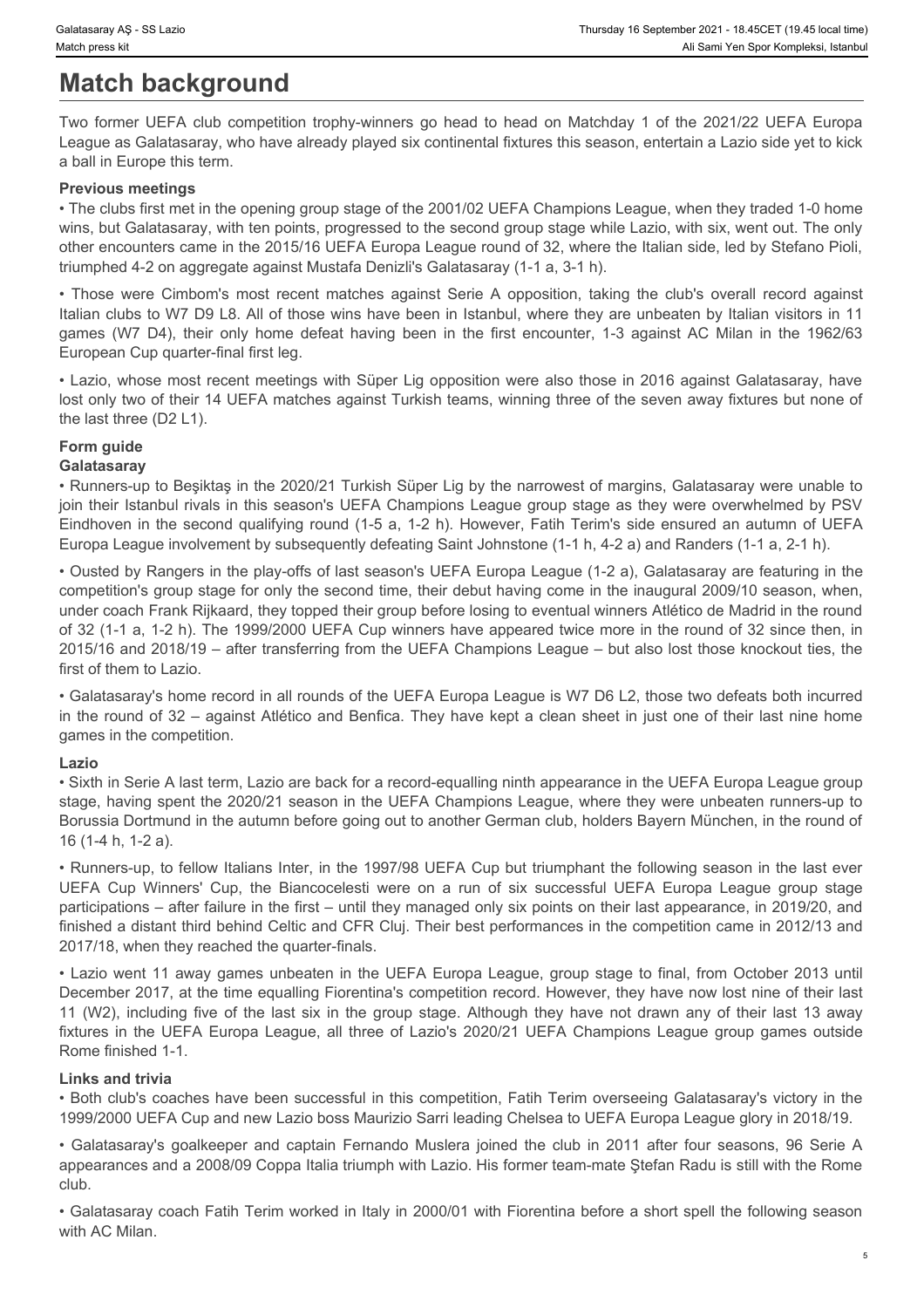Gençlerbirliği, Rizespor and Fenerbahçe. He was never on the winning side against Galatasaray in seven attempts (D2 L5), although he did score against them in Rizespor's 2-3 home defeat on 11 May 2019.

• Galatasaray's Ryan Babel and Lazio duo Pepe Reina and Lucas Leiva were team-mates at Liverpool from 2007 to 2011.

Fluisday 18 September 2021 - 18.45CET (19.45 local time)<br>
Match press kit<br>
• Lazio's Kosovo international striker Vedat Muriqi played in Turkey from 2014 to 2020 with Giresunspor,<br>
Genclerbirliği, Rizespor and Fenerbahçe. Brandizzo and Bra, before joining Juventus in July 2013. However, he never made a first-team appearance for the Turin club, five loan spells abroad preceding his departure in February 2016.

• While there are no former UEFA Europa League winners in this season's group stage, Galatasaray are one of five clubs involved that have lifted the trophy in its former guise as the UEFA Cup; PSV Eindhoven (Group B), Napoli (C), Eintracht Frankfurt (D) and Bayer Leverkusen (G) are the others.

Franklate Solution Solution and Striker Vedat Muriqi played in Turkey from 2014 to 2020 with Giresunspor,<br>
• Lazio's Kosovo international striker Vedat Muriqi played in Turkey from 2014 to 2020 with Giresunspor,<br>
Gencierbi • Lazio have played more matches (70), recorded more wins (30) and scored more goals (107) than any other Italian club in the UEFA Europa League, group stage to final. Their ninth group stage appearance is a record they share with fellow 2021/22 competitors PSV and Rapid Wien.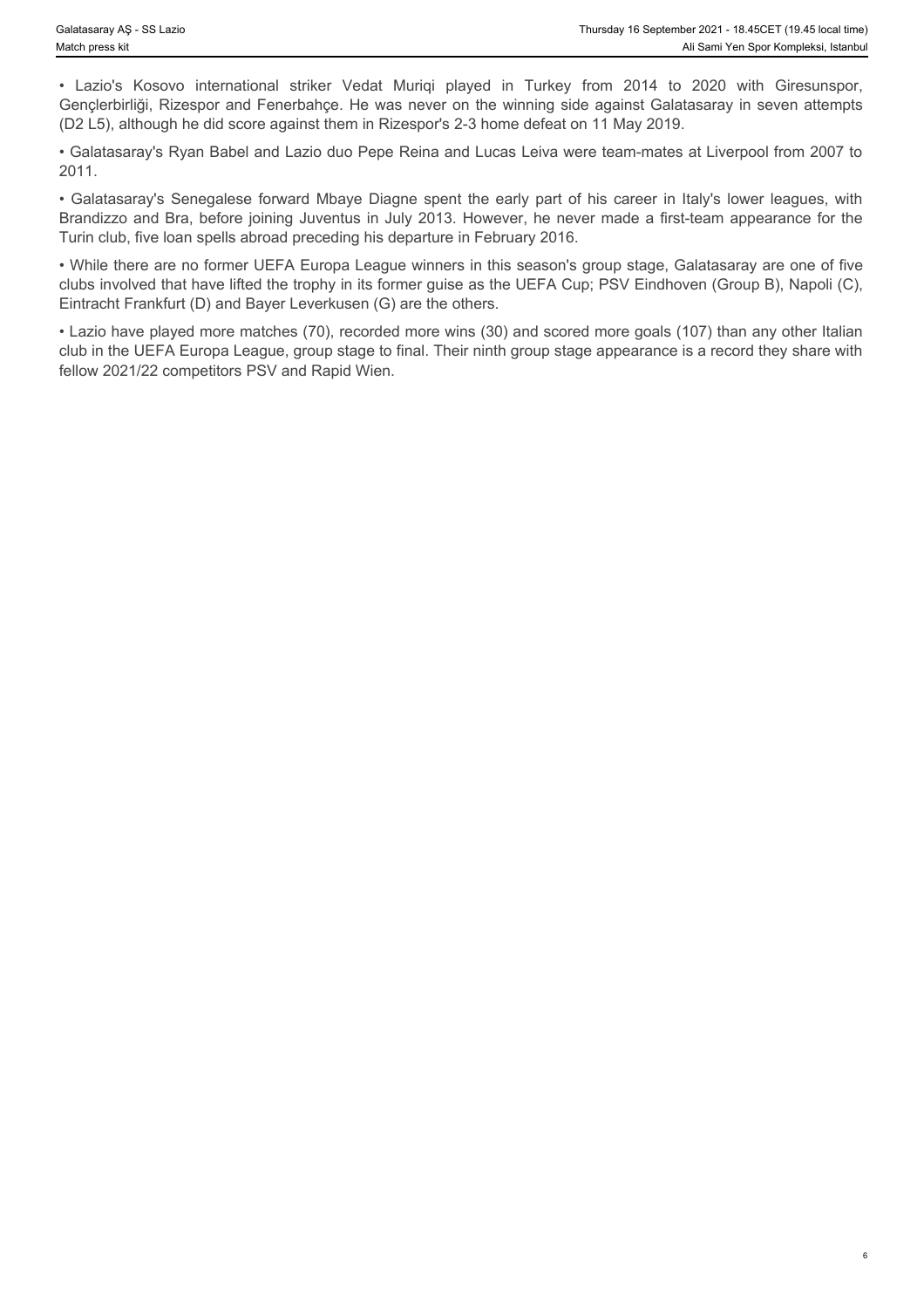# **Team facts**

**Galatasaray AŞ Formed:** 1905 **Nickname:** Cimbom

#### **UEFA club competition honours (runners-up in brackets)**

• UEFA Cup (1): 2000 • UEFA Super Cup (1): 2000

#### **Domestic honours (most recent triumph in brackets)**

League title: 22 (2019) Turkish Cup: 18 (2019)

#### **Ten-year European record (UEFA Europa League unless indicated otherwise)**

**2020/21:** play-offs **2019/20:** UEFA Champions League group stage **2018/19:** round of 32 (having transferred from UEFA Champions League group stage) **2017/18:** second qualifying round **2016/17:** did not take part in UEFA competition **2015/16:** round of 32 (having transferred from UEFA Champions League group stage) **2014/15:** UEFA Champions League group stage **2013/14:** UEFA Champions League round of 16 **2012/13:** UEFA Champions League quarter-finals **2011/12:** did not take part in UEFA competition

#### **Records**

#### **UEFA club competitions**

• Biggest home win **6-0:** Galatasaray v Maccabi Netanya 06/08/09, UEFA Europa League third qualifying round second leg

#### • Biggest away win

**1-5:** twice, most recently v OFK Beograd 05/10/10, UEFA Europa League third qualifying round second leg

#### • Heaviest home defeat

**1-6:** Galatasaray v Real Madrid 17/09/13, UEFA Champions League group stage **0-5:** Galatasaray v Chelsea 20/10/99, UEFA Champions League first group stage

• Heaviest away defeat **6-0** twice, most recently v Real Madrid 06/11/19, UEFA Champions League group stage

#### **UEFA Cup/Europa League**

• Biggest home win **6-0:** Galatasaray v Maccabi Netanya (see above)

• Biggest away win **1-5:** OFK Beograd v Galatasaray (see above)

• Heaviest home defeat **2-4:** Galatasaray v Torpedo Moskva 22/10/75, second round first leg **1-3:** Galatasaray v West Bromwich Albion 13/09/78, first round first leg

• Heaviest away defeat **5-1:** Bayer Leverkusen v Galatasaray 21/02/08, round of 32 second leg

**SS Lazio Formed:** 1900 **Nickname:** Biancocelesti (White and Sky Blues)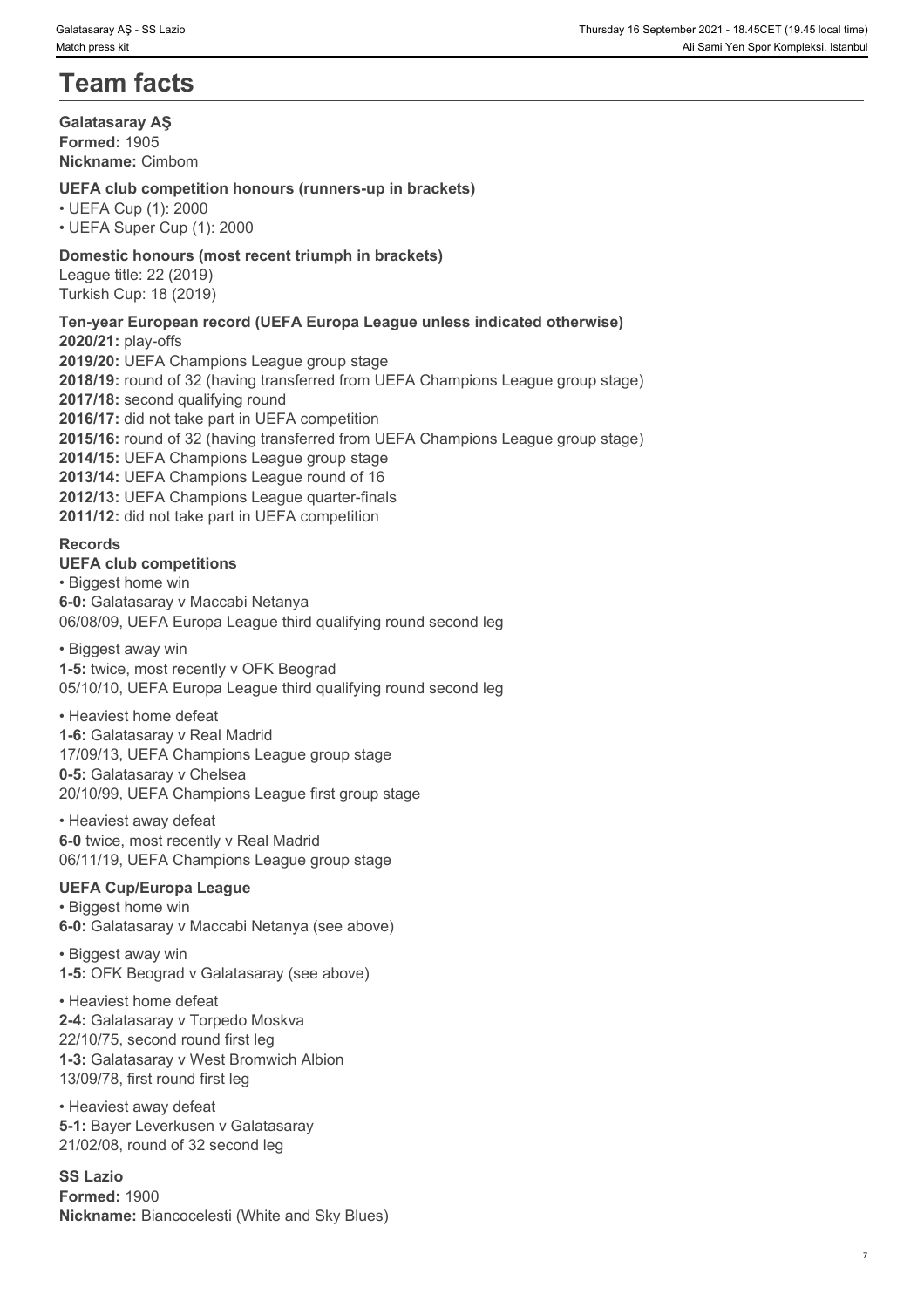#### **UEFA club competition honours (runners-up in brackets)**

- UEFA Cup Winners' Cup (1): 1999
- UEFA Cup: (1998)

• UEFA Super Cup (1): 1999

#### **Domestic honours (most recent triumph in brackets)**

League title: 2 (2000) Italian Cup: 7 (2019)

#### **Ten-year European record (UEFA Europa League unless indicated otherwise) 2020/21:** UEFA Champions League round of 16 **2019/20:** group stage **2018/19:** round of 32 **2017/18:** quarter-finals **2016/17:** did not take part in UEFA competition **2015/16:** round of 16 (having transferred from UEFA Champions League play-offs) **2014/15:** did not take part in UEFA competition **2013/14:** round of 32 **2012/13:** quarter-finals

**2011/12:** round of 32

#### **Records**

**UEFA club competition** • Biggest home win **6-0:** Lazio v Rabotnicki 18/08/11, UEFA Europa League play-off first leg

• Biggest away win **0-4** four times, most recently v Levski Sofia 01/10/09, UEFA Europa League group stage

• Heaviest home defeat **0-4:** Lazio v Chelsea 04/11/03, UEFA Champions League group stage

• Heaviest away defeat **6-0:** Lens v Lazio 02/11/77, UEFA Cup second round second leg

#### **UEFA Cup/UEFA Europa League**

• Biggest home win **6-0:** Lazio v Rabotnicki (see above)

• Biggest away win **0-4** twice, most recently v Levski Sofia (see above)

• Heaviest home defeat **0-3** twice, most recently v Sparta Praha 17/03/16, round of 16 second leg

• Heaviest away defeat **6-0:** Lens v Lazio (see above)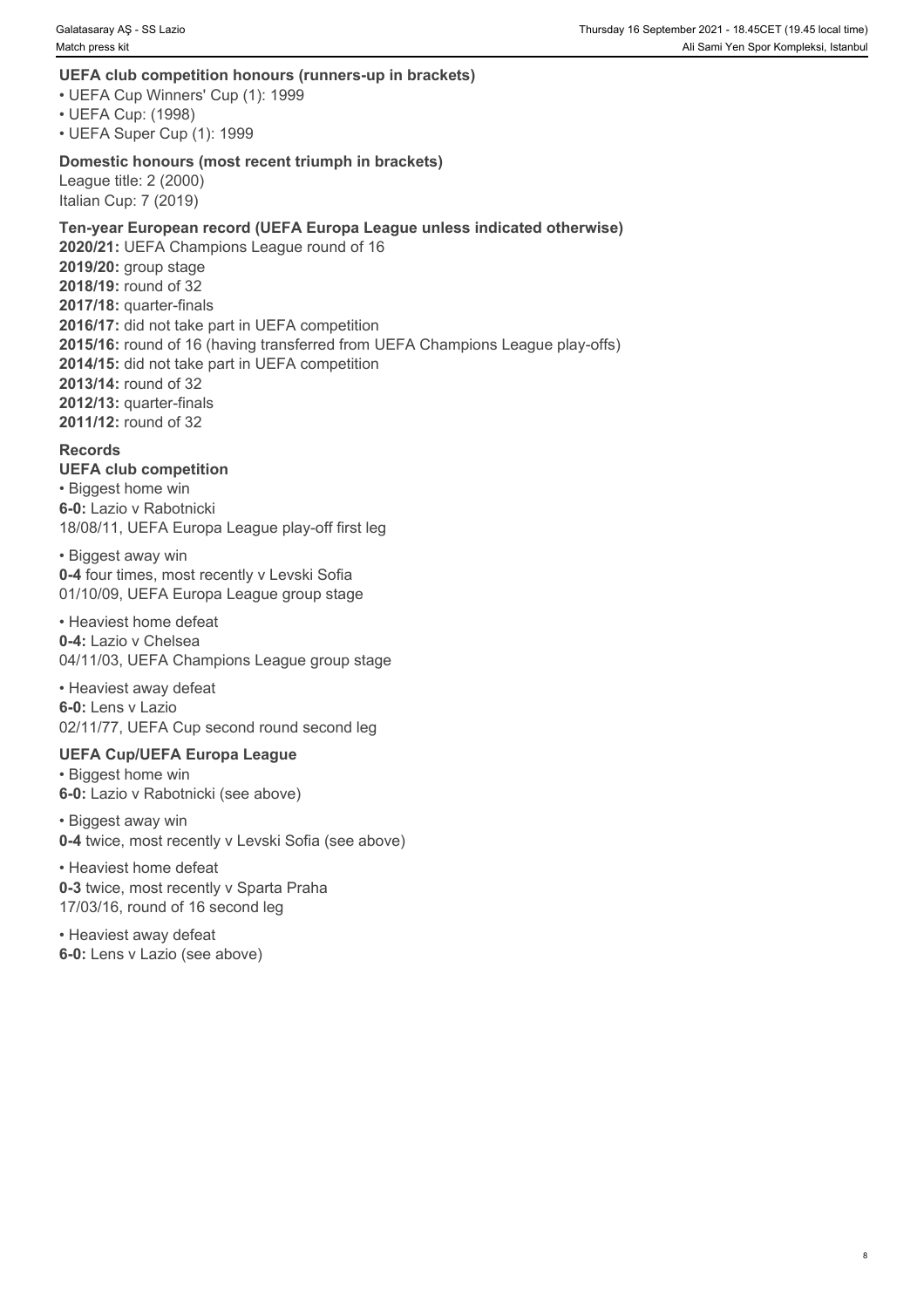# **Squad list**

# **Galatasaray AŞ**

|                        |      |                                               |       |                 |                                                                |                |                  | <b>Current season</b>                                                                                         |                          |                          |                      |                 |                |                                       | All-time     |                |
|------------------------|------|-----------------------------------------------|-------|-----------------|----------------------------------------------------------------|----------------|------------------|---------------------------------------------------------------------------------------------------------------|--------------------------|--------------------------|----------------------|-----------------|----------------|---------------------------------------|--------------|----------------|
|                        |      |                                               |       |                 |                                                                | UCL            |                  | <b>QUAL</b>                                                                                                   |                          | UEL                      |                      | League          |                | <b>UEL</b>                            |              | <b>UEFA</b>    |
| No. Player             | Nat. | <b>DoB</b>                                    | Age D |                 |                                                                |                |                  | Pid Gis Pid Gis Pid Gis Pid Gis Pid Gis Pid Gis                                                               |                          |                          |                      |                 |                |                                       |              |                |
| <b>Goalkeepers</b>     |      |                                               |       |                 |                                                                |                |                  |                                                                                                               |                          |                          |                      |                 |                |                                       |              |                |
| 1 Fernando Muslera     |      | URU 16/06/1986 35                             |       | $\sim$          | $2 \mid$                                                       | $\sim$         | 3                | $\sim$                                                                                                        | $\sim$                   |                          |                      |                 | 6              |                                       | $54 -$       |                |
| 13 Ismail Çipe         |      | TUR 05/01/1995 26                             |       | $\sim$          | $1 - 1 - 1$                                                    |                |                  | $ 1 $ $     -$                                                                                                |                          |                          |                      | $\sim$ $-$      | $\sim$         | $\sim$                                |              | $1 -$          |
| 50 Jankat Yılmaz       |      | TUR 16/08/2004 17                             |       |                 | the property of the con-                                       |                | $-1 - 1 - 1 = 0$ |                                                                                                               | $\mathbf{1}$             |                          |                      |                 |                |                                       |              |                |
| 98 Berk Balaban        |      | TUR 01/01/2000 21 - - - 1 - 1 -               |       |                 |                                                                |                |                  |                                                                                                               |                          | $\sim$                   | $\sim$               | $\sim$          | $\sim$         | $\sim$                                |              | $1 -$          |
| <b>Defenders</b>       |      |                                               |       |                 |                                                                |                |                  |                                                                                                               |                          |                          |                      |                 |                |                                       |              |                |
| 2 DeAndre Yedlin       |      | USA 09/07/1993 28                             |       | $\sim$          | $1 -$                                                          |                | $\mathbf{1}$     | $\sim$                                                                                                        |                          |                          |                      |                 |                |                                       | 2            |                |
| 5 Alpaslan Öztürk      |      | TUR $16/07/1993$ 28 - 1 -                     |       |                 |                                                                |                | 3                | $\sim$                                                                                                        | $\mathbf{I}$             | $\sim$                   | $\blacktriangleleft$ | $\sim$          | 3              |                                       | 9            |                |
| 6 Patrick van Aanholt  |      | NED 29/08/1990 31                             |       |                 |                                                                |                | 4                |                                                                                                               | $1 - 1$                  |                          | 4                    | $\sim$          | $\sim$         | $\sim$                                | 14           | 2              |
| 19 Ömer Bayram         |      | TUR 27/07/1991 30                             |       | $\sim$ $-$      |                                                                | $2$ -          | 1                | $\sim$                                                                                                        | $\mathbf{r}$             | $\sim$                   | $\mathbf{2}$         |                 | $\sim$         | $\sim$                                | $13 -$       |                |
| 24 Kaan Arslan         |      | TUR 28/01/2001 20                             |       | $\sim$ $ \sim$  | $\sim$                                                         | $\sim$         | $\sim$           | $\sim$                                                                                                        | $\sim$                   |                          |                      |                 |                |                                       |              |                |
| 25 Victor Nelsson      |      | DEN 14/10/1998 22                             |       |                 | the contract of the contract of                                |                |                  |                                                                                                               |                          | $\overline{\phantom{a}}$ | 3                    |                 | 10             | $\sim$                                | 26           | $\sim$         |
| 27 Christian Luyindama |      | COD 08/01/1994 27                             |       | $\sim$          | 2                                                              | $\sim$         | $\overline{4}$   | $\sim$                                                                                                        | $\sim$                   | $\overline{\phantom{a}}$ | $\overline{4}$       | $\overline{1}$  | 8              | $\overline{1}$                        | $22 \quad 2$ |                |
| 45 Marcão              |      | BRA 05/06/1996 25                             |       | $\sim$ $-$      | 2                                                              | $\sim$         | 2                | $\sim$                                                                                                        | $\vert \cdot \vert$      | $\sim$                   | $\blacktriangleleft$ | $\sim$          | $\overline{2}$ | $\sim$                                | $15$ 1       |                |
| 93 Sacha Boey          |      | FRA 13/09/2000 21 - - -                       |       |                 |                                                                |                | $\mathbf{3}$     | $\vert 1 \vert$ -                                                                                             |                          | $\sim$                   | $\mathbf{3}$         | $\sim$          | $\overline{2}$ | $\mathbb{E}[\cdot]=\mathbb{E}[\cdot]$ | 5            | $\vert$ 1      |
| <b>Midfielders</b>     |      |                                               |       |                 |                                                                |                |                  |                                                                                                               |                          |                          |                      |                 |                |                                       |              |                |
| 4 Taylan Antalyalı     |      | TUR 08/01/1995 26                             |       | $\sim$          | $\sim$                                                         | $\sim$         | 4                |                                                                                                               |                          |                          |                      |                 |                |                                       |              |                |
| 21 Olimpiu Morutan     |      | ROU 25/04/1999 22                             |       | $\sim$          | $\sim$                                                         | $\sim$         | $\sim$           | $\sim$                                                                                                        | $\sim$                   | $\overline{\phantom{a}}$ | $\overline{2}$       |                 |                |                                       | 9            | $\overline{1}$ |
| 22 Berkan Kutlu        |      | TUR 25/01/1998 23                             |       |                 | $\mathcal{A}=\{1,2,3,4,5\}$                                    | $\mathbf{r}$   | $\overline{4}$   |                                                                                                               |                          | $\sim$                   | 4                    | $\sim$          |                |                                       | 4            | $\sim$         |
| 30 Atalay Babacan      |      | TUR 28/06/2000 21                             |       | $\sim$ 10 $\pm$ | 1                                                              | $\sim$         | $\sim$           | $\sim$                                                                                                        | $\sim$                   | $\sim$                   |                      |                 |                |                                       |              | $1 -$          |
| 33 Alexandru Cicâldău  |      | ROU 08/07/1997 24                             |       | $\sim$          | $\sim$                                                         | $\sim$         | $\sim$           | $\sim$                                                                                                        | $\overline{\phantom{a}}$ |                          | ◢                    | $\mathbf{2}$    |                |                                       | 12           | $\overline{1}$ |
| 54 Emre Kılınç         |      | TUR 23/08/1994 27                             |       | $\sim$          | $\overline{2}$                                                 | $\overline{1}$ | 3                | $\mathbf{1}$                                                                                                  | $\sim$                   | $\overline{\phantom{a}}$ | $\mathbf{2}$         | $\mathbf{2}$    |                |                                       | 8            | 2              |
| 66 Arda Turan          |      |                                               |       |                 |                                                                |                |                  |                                                                                                               |                          |                          |                      |                 | 37             | $5\overline{5}$                       |              |                |
|                        |      | TUR 30/01/1987 34                             |       | $\sim$          | $\overline{2}$                                                 | $\sim$         | 3                | $\sim$                                                                                                        | $\sim$                   | $\sim$                   | $\blacktriangleleft$ | $\sim$          |                |                                       |              | $91 \mid 19$   |
| 67 Halil Dervişoğlu    |      | TUR 08/12/1999 21                             |       | $\sim$          | $\sim$                                                         | $\sim$         | $\sim$           | $\sim$                                                                                                        | $\overline{a}$           |                          |                      |                 |                |                                       |              | $\sim$         |
| 89 Sofiane Feghouli    |      | ALG 26/12/1989 31                             |       |                 | $-11 -$                                                        |                | $3\phantom{.0}$  | 1                                                                                                             | $\sim$                   | $\sim$                   | $\mathbf{3}$         | $\overline{1}$  | $22 \mid 4$    |                                       |              | $61$ 13        |
| <b>Forwards</b>        |      |                                               |       |                 |                                                                |                |                  |                                                                                                               |                          |                          |                      |                 |                |                                       |              |                |
| 7 Kerem Aktürkoğlu     |      | TUR 21/10/1998 22 -                           |       |                 | $\begin{array}{ c c c c c } \hline 2 & - \ \hline \end{array}$ |                | 4                | $2$ -                                                                                                         |                          |                          | $4 \mid 1$           |                 |                |                                       |              | 2              |
| 8 Ryan Babel           |      | NED 19/12/1986 34                             |       | $\sim$ $-$      |                                                                | $2$ -          | $\overline{4}$   | $\frac{1}{2}$ , $\frac{1}{2}$ , $\frac{1}{2}$ , $\frac{1}{2}$ , $\frac{1}{2}$ , $\frac{1}{2}$ , $\frac{1}{2}$ |                          |                          | 4                    | <b>Contract</b> | 29 8           |                                       |              | 98 22          |
| 11 Mostafa Mohamed     |      | EGY 28/11/1997 23                             |       | $\sim$ $-$      | $2 \mid$                                                       | $\sim$         | 4                |                                                                                                               | $\sim$ $-$               | $\sim$                   |                      | $3 - - - -$     |                |                                       | 6            | $\sim$         |
| 53 Barış Alper Yılmaz  |      | TUR $23/05/2000$ 21 - 1 -                     |       |                 |                                                                |                |                  | $ 1 - 1 - 1 - 1 - 1 $                                                                                         |                          |                          | $\overline{2}$       |                 |                |                                       |              | $2$ -          |
| 90 Mbaye Diagne        |      | SEN 28/10/1991 29 - 1 1 3                     |       |                 |                                                                |                |                  | $1 -$                                                                                                         |                          | $\sim$                   | $\mathbf{3}$         | $\overline{1}$  |                |                                       | $2 - 11$ 4   |                |
| Coach                  |      |                                               |       |                 |                                                                |                |                  |                                                                                                               |                          |                          |                      |                 |                |                                       |              |                |
| - Fatih Terim          |      | TUR 04/09/1953 68 - 2 - 4 - - - - - 17 - 91 - |       |                 |                                                                |                |                  |                                                                                                               |                          |                          |                      |                 |                |                                       |              |                |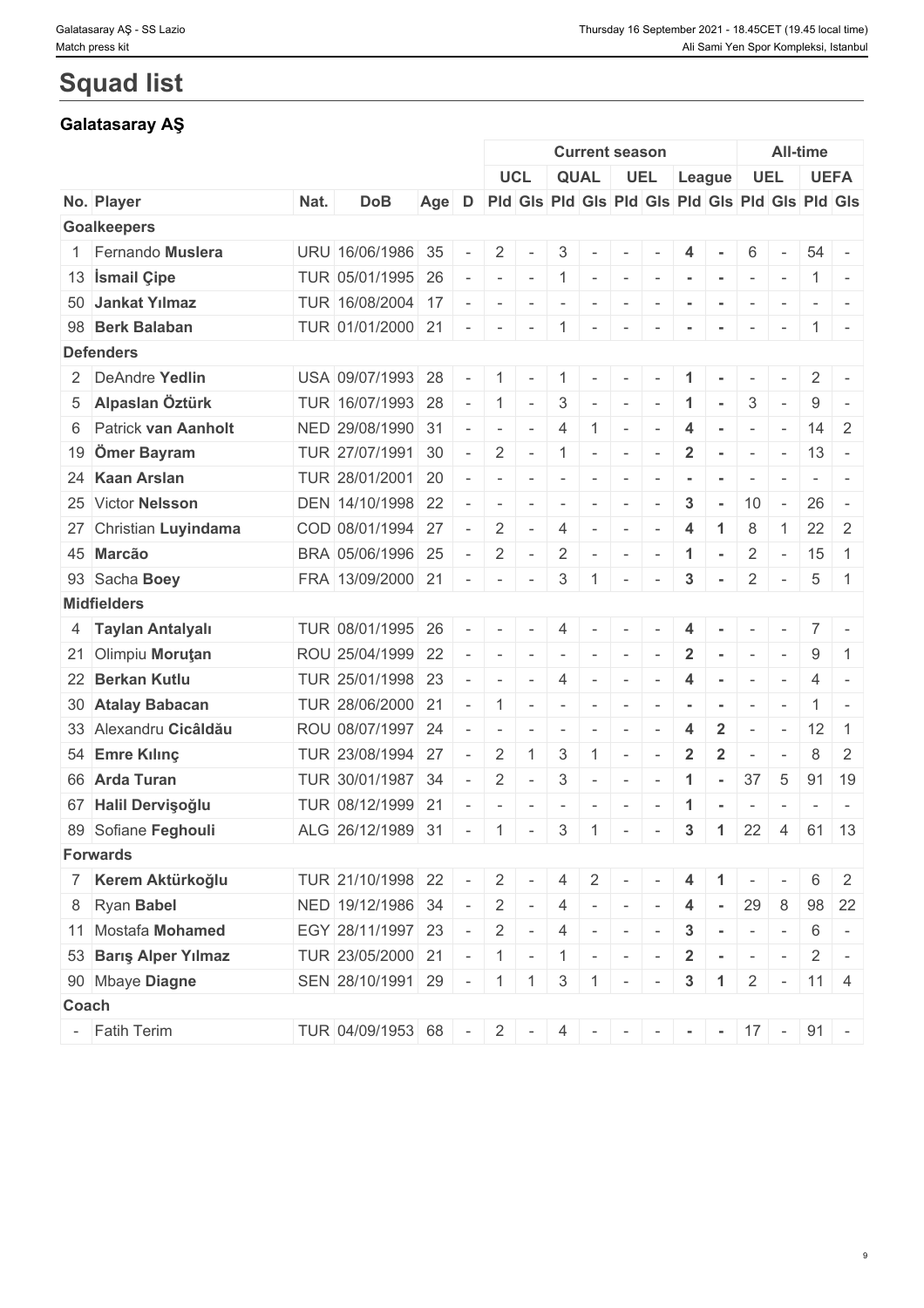#### **SS Lazio**

|                            |      |                           |       |                          |                          | <b>Current season</b>           |                      |                  |                          |                          | <b>All-time</b>                                                                               |                                                                                                              |
|----------------------------|------|---------------------------|-------|--------------------------|--------------------------|---------------------------------|----------------------|------------------|--------------------------|--------------------------|-----------------------------------------------------------------------------------------------|--------------------------------------------------------------------------------------------------------------|
|                            |      |                           |       |                          |                          | UEL League                      |                      |                  |                          | <b>UEL</b>               |                                                                                               | <b>UEFA</b>                                                                                                  |
| No. Player                 | Nat. | <b>DoB</b>                | Age D |                          |                          | Pld Gls Pld Gls Pld Gls Pld Gls |                      |                  |                          |                          |                                                                                               |                                                                                                              |
| <b>Goalkeepers</b>         |      |                           |       |                          |                          |                                 |                      |                  |                          |                          |                                                                                               |                                                                                                              |
| 1 Thomas Strakosha         |      | ALB 19/03/1995 26         |       | $\sim$                   | $\sim$                   | $\sim$                          | $\sim$               | $\sim$           | 18                       | $\sim$ $-$               |                                                                                               | $19 -$                                                                                                       |
| 25 Pepe Reina              |      | ESP 31/08/1982 39         |       | $\sim$                   | $\sim$                   | $\sim$                          | $\mathbf{3}$         | $\sim$           | 69                       |                          | $- 178 -$                                                                                     |                                                                                                              |
| 41 Alessio Furlanetto      |      | ITA 07/02/2002 19         |       | $\sim$                   | $\sim$                   |                                 | $\sim$               |                  | $\overline{\phantom{a}}$ | $\overline{\phantom{a}}$ | $\sim$                                                                                        |                                                                                                              |
| 42 Giacomo Moretti         |      | ITA 07/01/2003 18         |       | $\sim$                   | $\sim$                   | $\sim$                          | $\sim$               | $\sim$           | $\sim$                   | $\sim$                   |                                                                                               | $\mathcal{L} = \{ \mathcal{L} \mid \mathcal{L} = \mathcal{L} \}$                                             |
| 43 Tommaso Di Fusco        |      | ITA 20/01/2003 18         |       | $\sim$                   | $\sim$                   | $\sim$                          | $\blacksquare$       | $\sim$           | $\sim$                   |                          |                                                                                               |                                                                                                              |
| <b>Defenders</b>           |      |                           |       |                          |                          |                                 |                      |                  |                          |                          |                                                                                               |                                                                                                              |
| 3 Luis Felipe              |      | ITA 22/03/1997 24         |       | $\sim$                   | $\sim$                   |                                 | $\mathbf{2}$         |                  | 16                       | $\sim$                   |                                                                                               | $20 -$                                                                                                       |
| 4 Patric                   |      | ESP 17/04/1993 28         |       | $\sim$                   | $\sim$                   | $\sim$                          | $\mathbf 1$          | $\sim$ 10 $\pm$  | $11 -$                   |                          |                                                                                               | $18 -$                                                                                                       |
| 23 Elseid Hysaj            |      | ALB 02/02/1994 27         |       | $\sim$                   | $\overline{\phantom{a}}$ |                                 | $\mathbf{3}$         | $\mathbf{1}$     | 13                       | $\sim$                   | 31                                                                                            | $\sim$                                                                                                       |
| 26 Ştefan Radu             |      | ROU 22/10/1986 34         |       | $\overline{\phantom{a}}$ | $\overline{\phantom{a}}$ |                                 | $\blacksquare$       |                  | 50                       | $\mathbf{1}$             | 61                                                                                            | $\vert 2 \vert$                                                                                              |
| 33 Francesco Acerbi        |      | ITA 10/02/1988 33         |       | $\sim$                   | $\overline{\phantom{a}}$ | $\sim$                          | $\mathbf{3}$         | $\sim$           | 20                       | $\sim 10^{-1}$           |                                                                                               | $34 -$                                                                                                       |
| 44 Romano Mussolini        |      | ITA 27/01/2003 18         |       |                          | $\overline{\phantom{a}}$ | $\sim$                          | $\sim$               | $\sim$           | $\sim$                   | $\sim$                   |                                                                                               | $\mathcal{L} = \{ \mathcal{L} \mid \mathcal{L} = \mathcal{L} \}$                                             |
| 46 Fabio Ruggeri           |      | ITA 13/12/2004 16         |       | $\overline{\phantom{a}}$ | $\sim$                   |                                 |                      |                  | $\overline{\phantom{a}}$ |                          | $\overline{\phantom{a}}$                                                                      |                                                                                                              |
| 47 Giacomo Santovito       |      | ITA 11/04/2003 18         |       | $\overline{\phantom{a}}$ | $\sim$                   | $\sim$                          | $\sim$               | $\sim$ 100 $\pm$ | $\sim$                   | $\sim$                   |                                                                                               | $\mathcal{L} = \{ \mathcal{L} \mid \mathcal{L} = \mathcal{L} \}$                                             |
| 48 Valerio Marinacci       |      | ITA 05/04/2003 18         |       |                          | $\overline{\phantom{a}}$ | $\sim$                          | $\blacksquare$       |                  | $\sim$                   | $\overline{\phantom{a}}$ |                                                                                               |                                                                                                              |
| 49 Mirco De Santis         |      | ITA 24/07/2003 18         |       | $\overline{\phantom{a}}$ |                          |                                 |                      | $\sim$           | $\overline{\phantom{a}}$ | $\overline{\phantom{a}}$ |                                                                                               |                                                                                                              |
|                            |      |                           |       |                          | $\overline{\phantom{a}}$ |                                 | $\sim$               |                  |                          |                          | $\sim$                                                                                        |                                                                                                              |
| 51 Nicolò Pollini          |      | ITA 27/05/2003 18         |       | $\overline{\phantom{a}}$ | $\sim$                   | $\sim$                          | $\sim$               | $\sim$           | $\sim$                   | $\sim$                   | $\sim$                                                                                        |                                                                                                              |
| 52 Gabriele Migliorati     |      | ITA 20/02/2003 18         |       | $\sim$                   | $\sim$                   | $\sim$                          | $\blacksquare$       | $\sim$           | $\sim$                   | $\sim$                   |                                                                                               | $\mathcal{L} = \{ \mathcal{L} \mid \mathcal{L} = \mathcal{L} \}$                                             |
| <b>Midfielders</b>         |      |                           |       |                          |                          |                                 |                      |                  |                          |                          |                                                                                               |                                                                                                              |
| 5 Gonzalo Escalante        |      | ITA 27/03/1993 28         |       | $\sim$                   | $\sim$                   | $\overline{\phantom{a}}$        | $\blacktriangleleft$ |                  | $\overline{\phantom{a}}$ |                          | 4                                                                                             |                                                                                                              |
| 6 Lucas Leiva              |      | BRA 09/01/1987 34         |       |                          | $\overline{\phantom{a}}$ |                                 | 3                    |                  | 41                       | 4                        |                                                                                               | 78 5                                                                                                         |
| 7 Felipe Anderson          |      | BRA 15/04/1993            | 28    | $\overline{\phantom{a}}$ | $\overline{\phantom{a}}$ |                                 | $\mathbf{3}$         | 1                | 19                       | 6                        | 22                                                                                            | - 6                                                                                                          |
| 8 Jean-Daniel Akpa-Akpro   |      | CIV 11/10/1992 28         |       |                          | $\overline{\phantom{a}}$ |                                 |                      |                  | $\overline{\phantom{a}}$ | $\overline{\phantom{a}}$ | 8                                                                                             | $\overline{1}$                                                                                               |
| 10 Luis Alberto            |      | ESP 28/09/1992 28         |       |                          | $\overline{\phantom{a}}$ |                                 | $\mathbf{3}$         | $\mathbf{1}$     | 18                       | $\overline{2}$           | 24                                                                                            | $\overline{2}$                                                                                               |
| 21 Sergej Milinković-Savić |      | SRB 27/02/1995 26         |       | $\sim$                   | $\sim$                   | $\sim$                          | $\mathbf{3}$         | $\mathbf{1}$     | 24                       | 5                        |                                                                                               | $32 \mid 5$                                                                                                  |
| 29 Manuel Lazzari          |      | ITA 29/11/1993 27         |       | $\sim$                   | $\sim$                   |                                 | 3                    | -1               | 6                        | $\overline{1}$           |                                                                                               | $11 \mid 1$                                                                                                  |
| 32 Danilo Cataldi          |      | ITA 06/08/1994 27         |       | $\sim$                   | $\sim$                   | $\sim$                          |                      | $1 - 16$         |                          | $\sim 10^{-10}$          |                                                                                               | $20 -$                                                                                                       |
| 50 Marco Bertini           |      | ITA 07/08/2002 19         |       |                          | $\overline{\phantom{a}}$ |                                 |                      |                  |                          |                          |                                                                                               |                                                                                                              |
| 53 Mirco Ferrante          |      | ITA 22/02/2003 18         |       | $\sim$                   | $\sim$                   |                                 |                      |                  |                          |                          |                                                                                               |                                                                                                              |
| 54 Antonio Troise          |      | ITA 24/04/2005 16         |       | $\sim$                   | $\sim$                   | $\sim$                          | $\sim$               | $\sim$           | $\sim$                   | $\sim$ $-$               |                                                                                               | $\sim$ 100 $\sim$                                                                                            |
| 77 Adam Marušić            |      | MNE 17/10/1992 28         |       | $\overline{\phantom{a}}$ | $\sim$                   | $\sim$                          | $\overline{2}$       | $\sim$           | 9                        | $\vert$ 1                |                                                                                               | $17 \mid 1$                                                                                                  |
| 88 Toma Bašić              |      | CRO 25/11/1996 24 -       |       |                          | $\sim$                   |                                 |                      |                  | $\overline{\phantom{a}}$ | $\sim$                   | 8                                                                                             |                                                                                                              |
| <b>Forwards</b>            |      |                           |       |                          |                          |                                 |                      |                  |                          |                          |                                                                                               |                                                                                                              |
| 9 Pedro Rodríguez          |      | ESP 28/07/1987 34 -       |       |                          | $\sim$                   |                                 | 3                    |                  |                          |                          |                                                                                               | 26 6 107 24                                                                                                  |
| 17 Ciro Immobile           |      | ITA 20/02/1990 31         |       | $\sim$                   | $\sim$                   | $\sim$                          | $\mathbf{3}$         |                  |                          |                          |                                                                                               | 4   18   11   34   20                                                                                        |
| 18 Luka Romero             |      | ESP 18/11/2004 16         |       | $\sim$ $-$               | $\sim$                   |                                 |                      |                  | $\sim$                   |                          |                                                                                               | $ -$                                                                                                         |
| 20 Mattia Zaccagni         |      | ITA 16/06/1995 26         |       | $\sim$                   |                          |                                 |                      |                  |                          |                          |                                                                                               |                                                                                                              |
| 27 Raul Moro               |      |                           |       |                          | $\sim$                   | $\sim$                          | $\sim$               | $\sim$ $-$       |                          | $\sim$                   |                                                                                               | $\frac{1}{2} \left( \frac{1}{2} \right) \left( \frac{1}{2} \right) = \frac{1}{2} \left( \frac{1}{2} \right)$ |
|                            |      | ESP 05/12/2002 18         |       | $\sim$                   | $\sim$ $-$               | $\sim$                          | $\mathbf{3}$         | $\sim$           | $\sim$                   | $\sim$                   |                                                                                               | $\sim$ 100 $\sim$                                                                                            |
| 55 Mirko Mancino           |      | ITA 01/01/2003 18         |       | $\sim$                   | $\sim$                   |                                 |                      | $\sim$           | $\sim$                   |                          |                                                                                               |                                                                                                              |
| 56 Simone Castigliani      |      | ITA 25/07/2003 18         |       | $\sim$                   | $\sim$                   | $\sim$                          | $\sim$               | $\sim$           | $\sim$                   | $\sim$                   | $ -$                                                                                          |                                                                                                              |
| 57 Etienne Tare            |      | GER 13/09/2003 18 - - - - |       |                          |                          |                                 |                      |                  | the contract of the con- |                          | $\label{eq:1} \mathcal{L}(\mathcal{L}) = \mathcal{L}(\mathcal{L}) = \mathcal{L}(\mathcal{L})$ |                                                                                                              |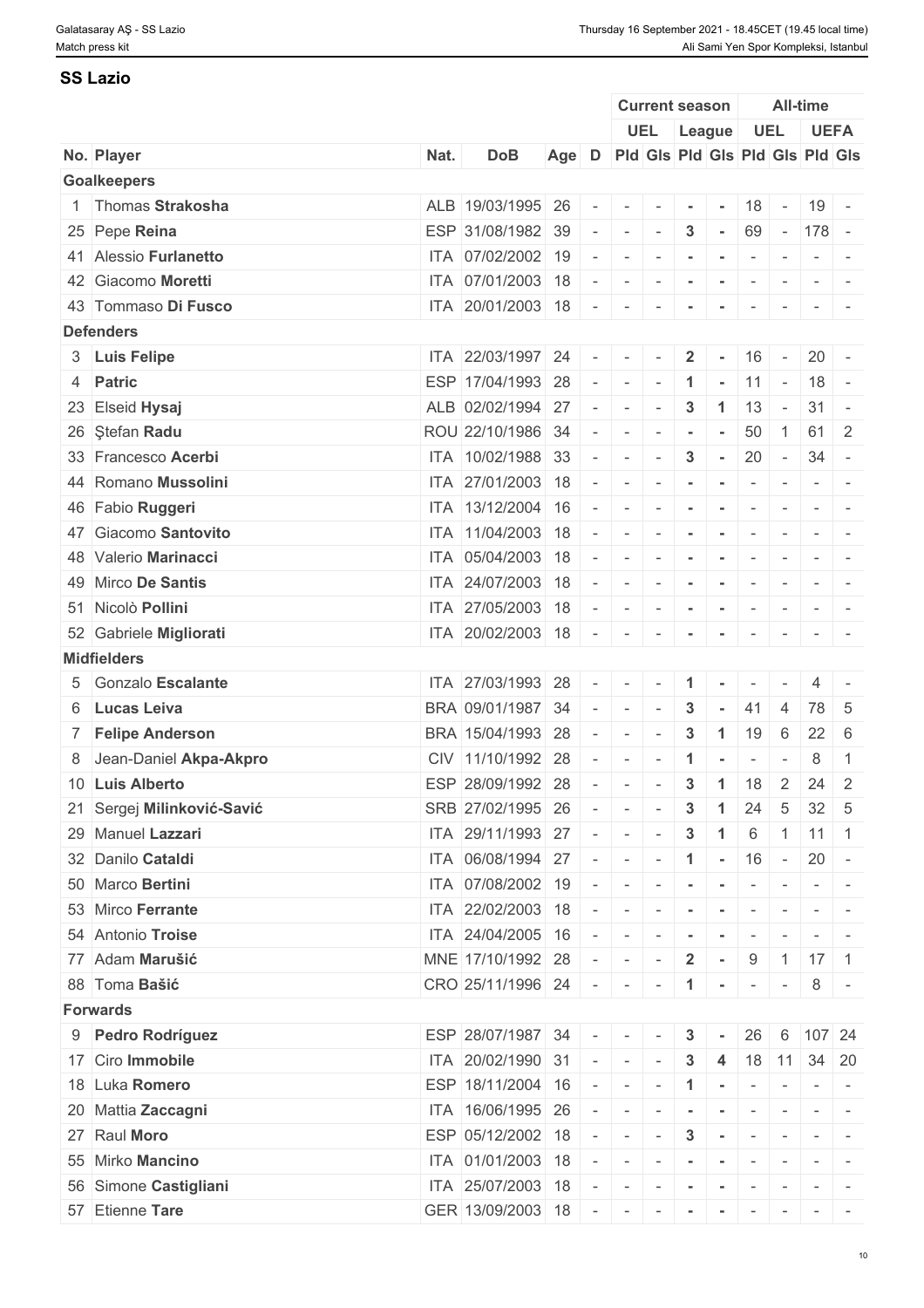| <b>SS Lazio</b>   |                                     |                       |  |            |  |                 |             |
|-------------------|-------------------------------------|-----------------------|--|------------|--|-----------------|-------------|
|                   |                                     | <b>Current season</b> |  |            |  | <b>All-time</b> |             |
|                   |                                     | <b>UEL</b>            |  | League UEL |  |                 | <b>UEFA</b> |
| 58 Michele Riosa  | $ITA$ 13/04/2003 18 -               |                       |  |            |  |                 |             |
| 59 Valerio Crespi | ITA 04/08/2004 17 -                 |                       |  |            |  |                 |             |
| 94 Vedat Muriqi   | KOS 24/04/1994 27 - - - 3 - - - 5 - |                       |  |            |  |                 |             |
| Coach             |                                     |                       |  |            |  |                 |             |
| - Maurizio Sarri  | ITA 10/01/1959 62 - - - - - - - 25  |                       |  |            |  | 49              | $\sim$      |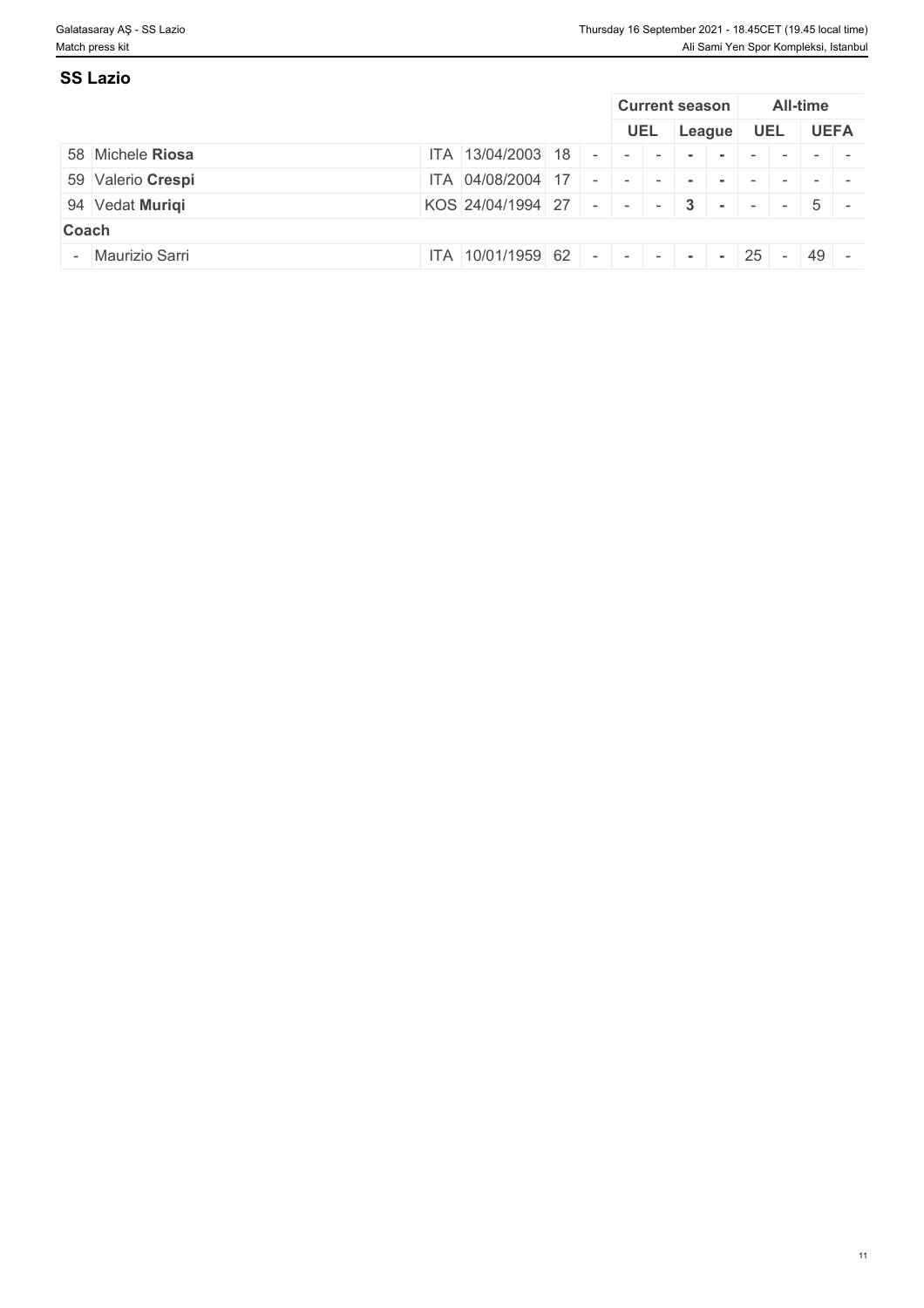# **Fixtures and results**

# **Galatasaray AŞ**

| Date              | <b>Competition Opponent</b> |                                   | <b>Result</b> | <b>Goalscorers</b>                                               |
|-------------------|-----------------------------|-----------------------------------|---------------|------------------------------------------------------------------|
| 21/07/2021        | <b>UCL</b>                  | PSV Eindhoven (A)                 | L             | 1-5 Emre Kılınç 42                                               |
| 28/07/2021        | UCL                         | PSV Eindhoven (H)                 | L             | 1-2 Diagne 84                                                    |
| 05/08/2021        | UEL                         | St Johnstone FC (H)               | D             | 1-1 Boey 60                                                      |
| 12/08/2021 UEL    |                             | St Johnstone FC (A)               | W             | Diagne 29, Kerem Aktürkoğlu 64, Feghouli<br>70, Emre Kılınç 90+2 |
| 16/08/2021 League |                             | Giresunspor (A)                   | W             | 2-0 Diagne 31, Cicâldău 45+2 (P)                                 |
| 19/08/2021 UEL    |                             | Randers FC (A)                    | D             | 1-1 Kerem Aktürkoğlu 26                                          |
| 23/08/2021 League |                             | Hatayspor (H)                     | W             | 2-1 Feghouli 30, Luyindama 88                                    |
| 26/08/2021 UEL    |                             | Randers FC (H)                    | W             | 2-1 Van Aanholt 48, Lauenborg 59 (og)                            |
| 29/08/2021 League |                             | Kasımpaşa SK (A)                  | D             | 2-2 Cicâldău 32, Kerem Aktürkoğlu 38                             |
| 12/09/2021 League |                             | Trabzonspor AŞ (A)                | D             | 2-2 Emre Kılınç 20, 33                                           |
| 16/09/2021 UEL    |                             | SS Lazio (H)                      |               |                                                                  |
| 19/09/2021 League |                             | Alanyaspor (H)                    |               |                                                                  |
| 22/09/2021 League |                             | Kayserispor (A)                   |               |                                                                  |
| 26/09/2021 League |                             | Göztepe Izmir (H)                 |               |                                                                  |
| 30/09/2021 UEL    |                             | Olympique de Marseille (A)        |               |                                                                  |
| 03/10/2021 League |                             | Rizespor (A)                      |               |                                                                  |
| 17/10/2021 League |                             | Konyaspor (H)                     |               |                                                                  |
| 21/10/2021 UEL    |                             | FC Lokomotiv Moskva (A)           |               |                                                                  |
| 25/10/2021 League |                             | Beşiktaş JK (A)                   |               |                                                                  |
| 31/10/2021 League |                             | Gaziantep Futbol Kulübü AŞ<br>(H) |               |                                                                  |
| 04/11/2021 UEL    |                             | FC Lokomotiv Moskva (H)           |               |                                                                  |
| 07/11/2021 League |                             | Fatih Karagümrükspor AŞ (A)       |               |                                                                  |
| 21/11/2021        | League                      | Fenerbahçe SK (H)                 |               |                                                                  |
| 25/11/2021 UEL    |                             | Olympique de Marseille (H)        |               |                                                                  |
| 28/11/2021 League |                             | Yeni Malatyaspor (A)              |               |                                                                  |
| 04/12/2021 League |                             | Altay SK (H)                      |               |                                                                  |
| 09/12/2021 UEL    |                             | SS Lazio (A)                      |               |                                                                  |
| 13/12/2021 League |                             | Sivasspor (A)                     |               |                                                                  |
| 19/12/2021 League |                             | İstanbul Başakşehir (H)           |               |                                                                  |
| 22/12/2021 League |                             | Adana Demirspor (A)               |               |                                                                  |
| 26/12/2021 League |                             | Antalyaspor (H)                   |               |                                                                  |
| 09/01/2022 League |                             | Giresunspor (H)                   |               |                                                                  |
| 16/01/2022 League |                             | Hatayspor (A)                     |               |                                                                  |
| 19/01/2022 League |                             | Kasımpaşa SK (H)                  |               |                                                                  |
| 23/01/2022 League |                             | Trabzonspor AŞ (H)                |               |                                                                  |
| 06/02/2022 League |                             | Alanyaspor (A)                    |               |                                                                  |
| 13/02/2022 League |                             | Kayserispor (H)                   |               |                                                                  |
| 20/02/2022 League |                             | Göztepe Izmir (A)                 |               |                                                                  |
| 27/02/2022 League |                             | Rizespor (H)                      |               |                                                                  |
| 06/03/2022 League |                             | Konyaspor (A)                     |               |                                                                  |
| 13/03/2022 League |                             | Beşiktaş JK (H)                   |               |                                                                  |
|                   |                             |                                   |               |                                                                  |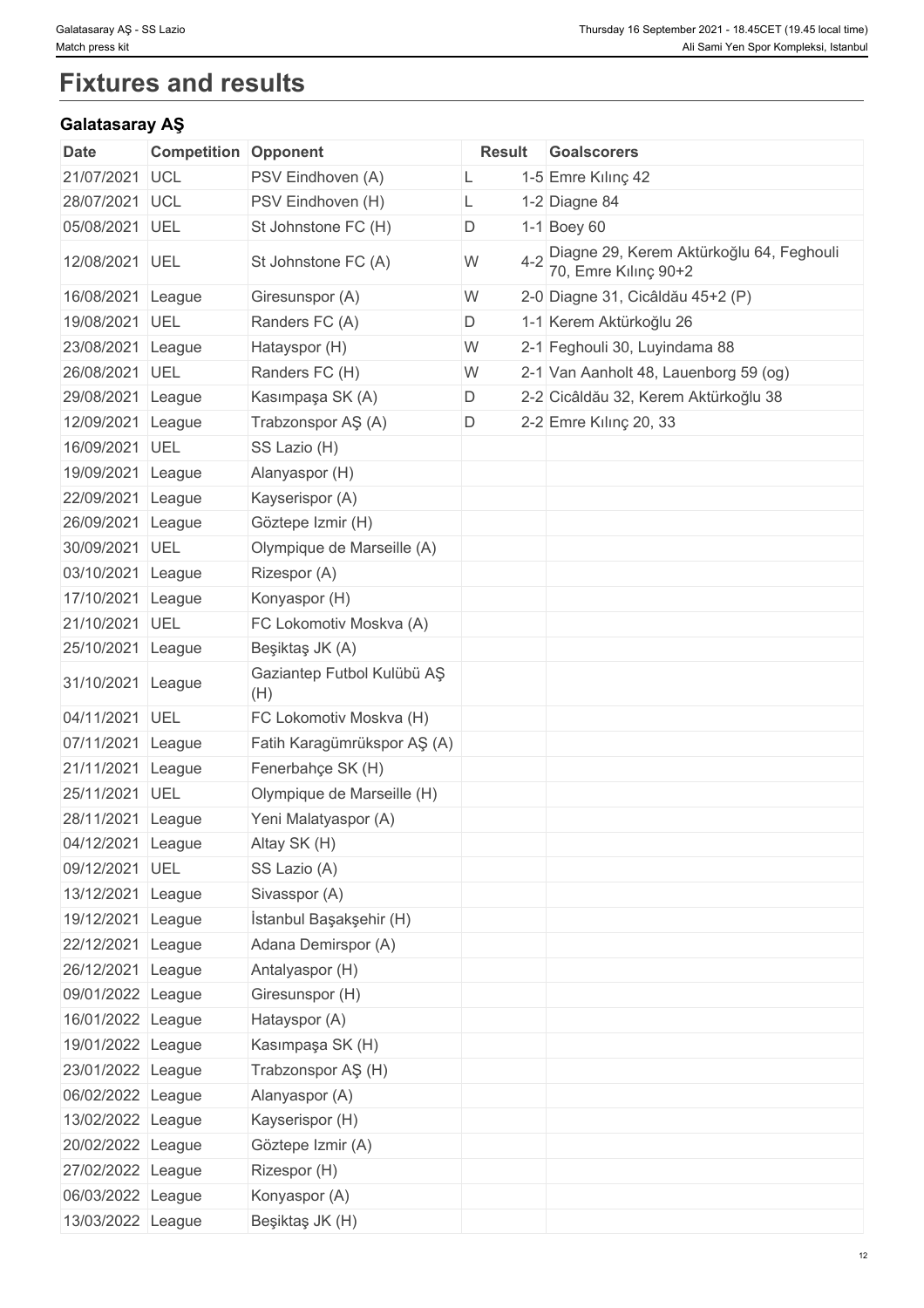### **Galatasaray AŞ**

| 20/03/2022 League | Gaziantep Futbol Kulübü AŞ<br>(A) |  |  |
|-------------------|-----------------------------------|--|--|
| 03/04/2022 League | Fatih Karagümrükspor AŞ (H)       |  |  |
| 10/04/2022 League | Fenerbahçe SK (A)                 |  |  |
| 17/04/2022 League | Yeni Malatyaspor (H)              |  |  |
| 24/04/2022 League | Altay SK (A)                      |  |  |
| 01/05/2022 League | Sivasspor (H)                     |  |  |
| 08/05/2022 League | İstanbul Başakşehir (A)           |  |  |
| 15/05/2022 League | Adana Demirspor (H)               |  |  |
| 22/05/2022 League | Antalyaspor (A)                   |  |  |

| Pos. Clubs                    |                | P W            | D              |                |                | L GF GA Pts     |                                                      |
|-------------------------------|----------------|----------------|----------------|----------------|----------------|-----------------|------------------------------------------------------|
| Beşiktaş JK<br>$\mathbf{1}$   | 4              | $\mathbf{3}$   |                | <sup>0</sup>   |                |                 | $0 \mid 10$                                          |
| 2 Trabzonspor AŞ              |                | $4 \mid 3$     |                | $\mathbf 0$    | 10             | $\overline{4}$  | 10                                                   |
| 3 Fenerbahçe SK               | $\overline{4}$ | 3              |                | 0              | 6              |                 | 10                                                   |
| 4 Konyaspor                   | $\overline{4}$ | 3              |                | $\overline{0}$ | $\overline{7}$ |                 | $3 \mid 10$                                          |
| 5 Galatasaray AŞ              | $\overline{4}$ | $\overline{2}$ | $\overline{2}$ | $\bf{0}$       | -8             | 5               | -8                                                   |
| 6 Hatayspor                   | $\overline{4}$ | 2              |                |                | 9              | 3               | $-7$                                                 |
| 7 Fatih Karagümrükspor AŞ     | $\overline{4}$ | 2              | 1              |                |                | $\mathbf{3}$    | $\overline{7}$                                       |
| 8 Kayserispor                 | $\overline{4}$ | 2              |                |                | $\Delta$       | $\overline{4}$  | $\overline{7}$                                       |
| 9 Altay SK                    | $\overline{4}$ | 2              | $\overline{0}$ | 2              | 8              | $6\phantom{1}$  | - 6                                                  |
| 10 Yeni Malatyaspor           | $\overline{4}$ | $\overline{2}$ | $\overline{0}$ | 2              | $\overline{4}$ | $8 \mid 6$      |                                                      |
| 11 Alanyaspor                 | 4              | 2              | $\overline{0}$ | 2              | 3              | 9               | - 6                                                  |
| 12 Göztepe Izmir              | 4              |                | 2              |                | 5              | 5               | -5                                                   |
| 13 Kasımpaşa SK               |                | $4 \mid 1$     | 2              |                | 5              | 5               | - 5                                                  |
| 14 Gaziantep Futbol Kulübü AŞ | $4 \mid 1$     |                | $\overline{1}$ | $\overline{2}$ | 4              | $5\overline{)}$ | $\overline{4}$                                       |
| 15 Antalyaspor                | 4              |                |                | 2              | $\overline{4}$ | $7 \mid 4$      |                                                      |
| 16 Sivasspor                  | 4              | $\overline{0}$ | $\overline{2}$ | 2              | $\overline{4}$ | 6               | 2                                                    |
| 17 Adana Demirspor            | $\overline{4}$ | $\overline{0}$ | $\overline{2}$ | 2              | 2              |                 | $7 \mid 2$                                           |
| 18   Rizespor                 | 4              | $\overline{0}$ | -1             | $\mathbf{3}$   | $\overline{2}$ | 8               | $\overline{1}$                                       |
| 19 İstanbul Başakşehir        | $\overline{4}$ | $\mathbf 0$    | $\mathbf{0}$   | $\Delta$       | 2              | 6               | $\begin{array}{\sqrt{2}} 0 \end{array}$              |
| 20 Giresunspor                | $\overline{4}$ | $\overline{0}$ | $\overline{0}$ | $\overline{4}$ | $\overline{0}$ | $6\phantom{.}6$ | $\begin{array}{\begin{array}{\small 0} \end{array}}$ |

### **SS Lazio**

| <b>Date</b>       | <b>Competition Opponent</b> |                         | <b>Result</b> |         | <b>Goalscorers</b>                                                     |
|-------------------|-----------------------------|-------------------------|---------------|---------|------------------------------------------------------------------------|
| 21/08/2021        | League                      | Empoli FC (A)           | W             |         | 3-1 S. Milinković-Savić 6, Lazzari 31, Immobile<br>41 $(P)$            |
| 28/08/2021        | League                      | Spezia (H)              | W             | $6 - 1$ | Immobile 5, 15, 45+2, Felipe Anderson 47,<br>Hysaj 70, Luis Alberto 85 |
| 12/09/2021 League |                             | AC Milan (A)            |               | $0 - 2$ |                                                                        |
| 16/09/2021 UEL    |                             | Galatasaray AŞ (A)      |               |         |                                                                        |
| 19/09/2021        | League                      | Cagliari Calcio (H)     |               |         |                                                                        |
| 23/09/2021 League |                             | Torino FC (A)           |               |         |                                                                        |
| 26/09/2021 League |                             | AS Roma (H)             |               |         |                                                                        |
| 30/09/2021 UEL    |                             | FC Lokomotiv Moskva (H) |               |         |                                                                        |
| 03/10/2021 League |                             | Bologna FC (A)          |               |         |                                                                        |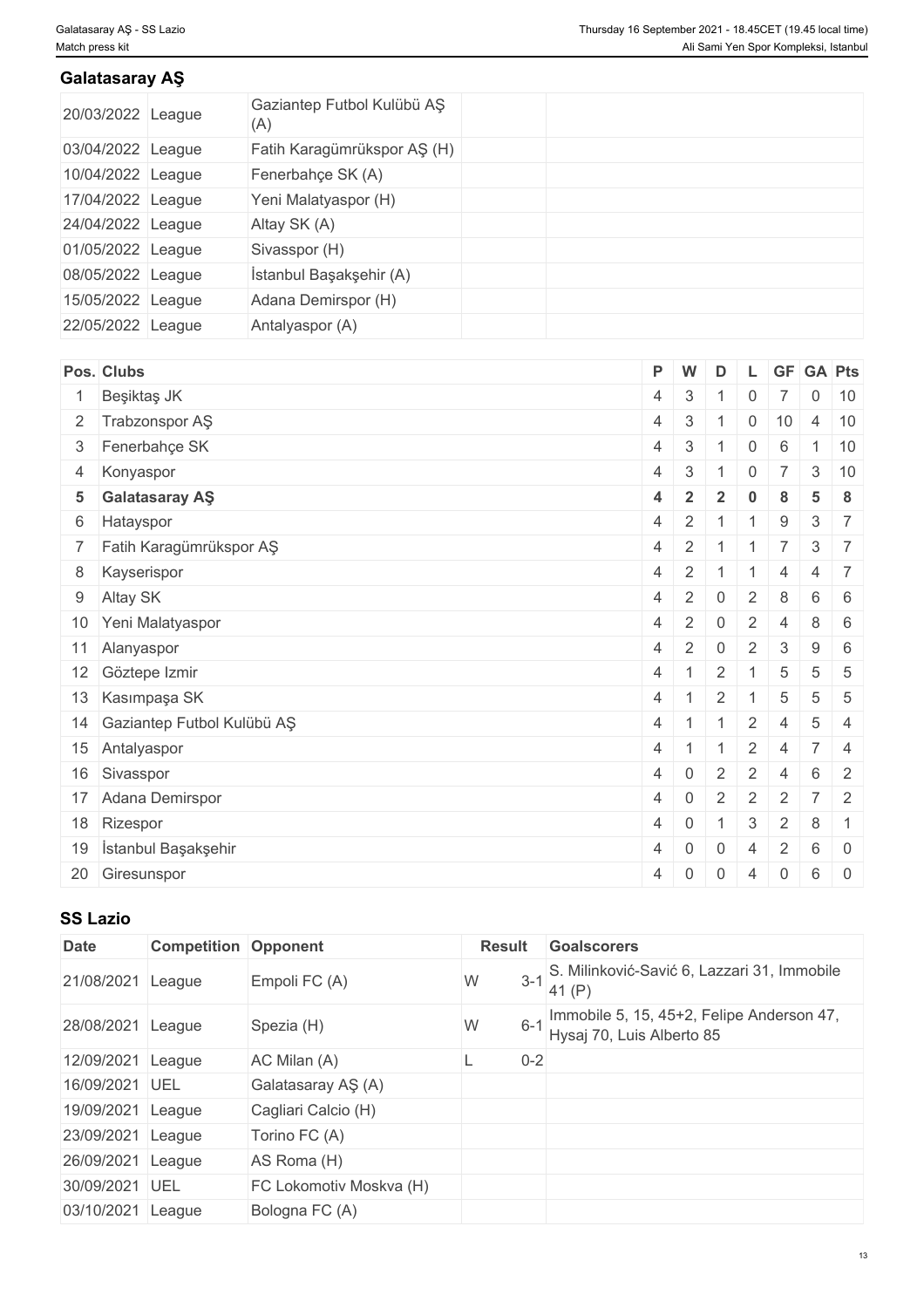| <b>SS Lazio</b>   |            |                              |  |  |  |
|-------------------|------------|------------------------------|--|--|--|
| 16/10/2021        | League     | FC Internazionale Milano (H) |  |  |  |
| 21/10/2021 UEL    |            | Olympique de Marseille (H)   |  |  |  |
| 24/10/2021 League |            | Hellas Verona FC (A)         |  |  |  |
| 27/10/2021        | League     | ACF Fiorentina (H)           |  |  |  |
| 30/10/2021        | League     | Atalanta BC (A)              |  |  |  |
| 04/11/2021 UEL    |            | Olympique de Marseille (A)   |  |  |  |
| 07/11/2021 League |            | Salernitana Sport (H)        |  |  |  |
| 20/11/2021        | League     | Juventus (H)                 |  |  |  |
| 25/11/2021 UEL    |            | FC Lokomotiv Moskva (A)      |  |  |  |
| 28/11/2021 League |            | SSC Napoli (A)               |  |  |  |
| 02/12/2021        | League     | Udinese Calcio (H)           |  |  |  |
| 05/12/2021 League |            | UC Sampdoria (A)             |  |  |  |
| 09/12/2021        | <b>UEL</b> | Galatasaray AŞ (H)           |  |  |  |
| 12/12/2021        | League     | US Sassuolo Calcio (A)       |  |  |  |
| 17/12/2021        | League     | Genoa CFC (H)                |  |  |  |
| 22/12/2021        | League     | AC Venezia (A)               |  |  |  |
| 06/01/2022 League |            | Empoli FC (H)                |  |  |  |
| 09/01/2022 League |            | FC Internazionale Milano (A) |  |  |  |
| 16/01/2022 League |            | Salernitana Sport (A)        |  |  |  |
| 23/01/2022 League |            | Atalanta BC (H)              |  |  |  |
| 06/02/2022 League |            | ACF Fiorentina (A)           |  |  |  |
| 13/02/2022 League |            | Bologna FC (H)               |  |  |  |
| 20/02/2022 League |            | Udinese Calcio (A)           |  |  |  |
| 27/02/2022 League |            | SSC Napoli (H)               |  |  |  |
| 06/03/2022 League |            | Cagliari Calcio (A)          |  |  |  |
| 13/03/2022 League |            | AC Venezia (H)               |  |  |  |
| 20/03/2022 League |            | AS Roma (A)                  |  |  |  |
| 03/04/2022 League |            | US Sassuolo Calcio (H)       |  |  |  |
| 10/04/2022 League |            | Genoa CFC (A)                |  |  |  |
| 16/04/2022 League |            | Torino FC (H)                |  |  |  |
| 24/04/2022 League |            | AC Milan (H)                 |  |  |  |
| 01/05/2022 League |            | Spezia (A)                   |  |  |  |
| 08/05/2022 League |            | UC Sampdoria (H)             |  |  |  |
| 15/05/2022 League |            | Juventus (A)                 |  |  |  |
| 22/05/2022 League |            | Hellas Verona FC (H)         |  |  |  |

| Pos. Clubs                 |                   |                |                |                | $P$ W D L GF GA Pts                                           |  |
|----------------------------|-------------------|----------------|----------------|----------------|---------------------------------------------------------------|--|
| 1 AS Roma                  | $3 \mid 3 \mid 0$ |                | $\overline{0}$ | 9              | $\begin{array}{c c c c c} \hline 2 & 9 \\ \hline \end{array}$ |  |
| 2 AC Milan                 | $3 \mid 3 \mid$   | $\overline{0}$ |                |                | $1 \quad 9$                                                   |  |
| 3 SSC Napoli               | $3 \mid 3 \mid$   | $\overline{0}$ | $\overline{0}$ | 6              | 2 9                                                           |  |
| 4 FC Internazionale Milano | $3 \mid 2 \mid$   |                |                | 9              | $3 \mid 7$                                                    |  |
| 5 Udinese Calcio           | $3 \mid 2 \mid$   |                | $\overline{0}$ |                | $6 \quad 2 \quad 7$                                           |  |
| 6 Bologna FC               | $3 \mid 2 \mid$   |                | $\overline{0}$ | 4              | $\begin{array}{c c c c c} \hline 2 & 7 \\ \hline \end{array}$ |  |
| 7 SS Lazio                 | $3 \mid 2 \mid$   | 0              |                | 9              | $4 \mid 6$                                                    |  |
| 8 ACF Fiorentina           | $3 \mid 2 \mid 0$ |                |                | 5 <sup>1</sup> | $5 \quad 6$                                                   |  |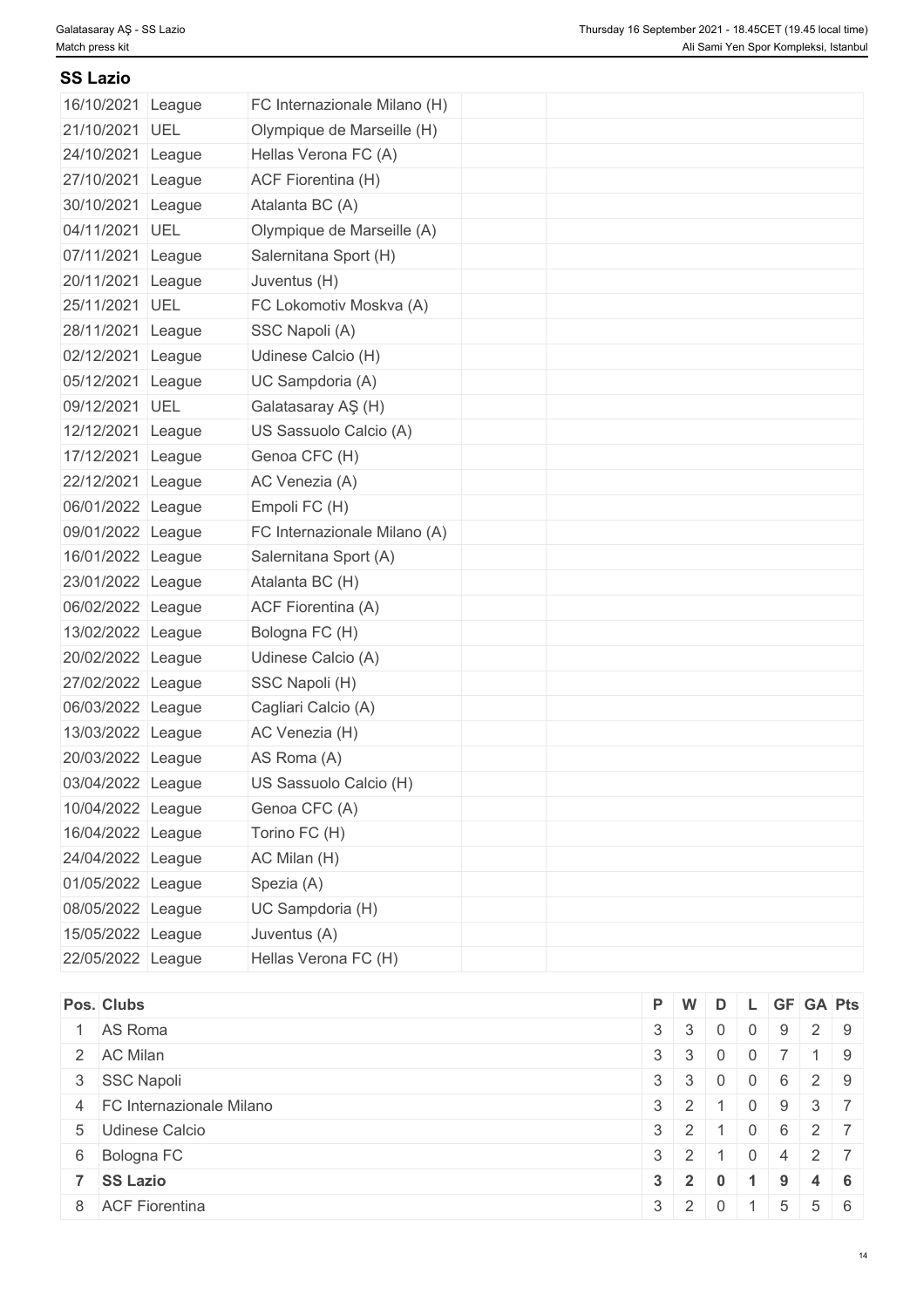| Pos. Clubs           | $P$ W      |            | D              |                      |                | L GF GA Pts               |            |
|----------------------|------------|------------|----------------|----------------------|----------------|---------------------------|------------|
| 9 US Sassuolo Calcio | $3 \mid 1$ |            |                |                      | $\overline{4}$ |                           | $4 \mid 4$ |
| 10 Atalanta BC       | $3 \mid 1$ |            |                |                      | 3              |                           | $3 \mid 4$ |
| 11 Torino FC         | $3 \mid 1$ |            | $\overline{0}$ | $2^{\circ}$          | 6              |                           | $4 \mid 3$ |
| 12 Empoli FC         | $3 \mid 1$ |            | $\overline{0}$ | $2^{\circ}$          | $\mathbf{3}$   |                           | $5 \mid 3$ |
| 13 Genoa CFC         | $3 \mid 1$ |            | $\mathbf{0}$   | $\overline{2}$       | 4              |                           | $8 \mid 3$ |
| 14 AC Venezia        | $3 \mid 1$ |            | $\Omega$       | $2^{\circ}$          | 2              |                           | 6 3        |
| 15 UC Sampdoria      | $3 \mid 0$ |            | 2              |                      | $\overline{2}$ |                           | $3 \mid 2$ |
| 16 Juventus          | $3 \mid 0$ |            |                | $\mathbf{-}$   2   . | $\mathcal{S}$  | $5 \mid 1$                |            |
| 17 Cagliari Calcio   | $3 \mid 0$ |            |                | $\overline{2}$       | 5              | $9 \mid 1$                |            |
| 18 Spezia            | $3 \mid 0$ |            |                | 2                    | $\mathbf{3}$   | $9 \mid 1$                |            |
| 19 Hellas Verona FC  | $3 \mid 0$ |            | $\overline{0}$ | $\mathbf{3}$         | $\mathbf{3}$   |                           | $7 \mid 0$ |
| 20 Salernitana Sport |            | $3 \mid 0$ | $\overline{0}$ |                      |                | $3 \mid 2 \mid 11 \mid 0$ |            |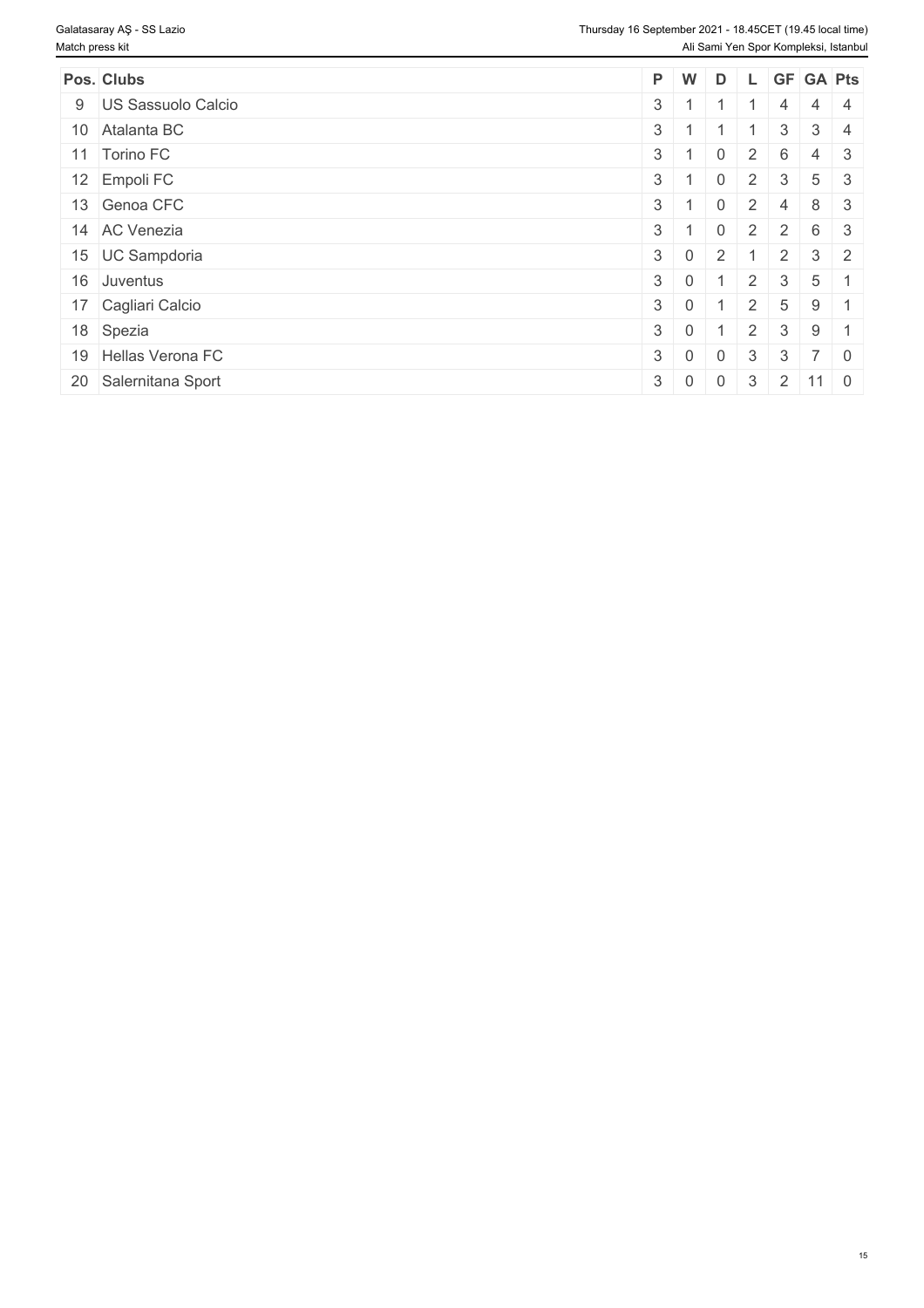# **Match-by-match lineups**

# **Galatasaray AŞ**

#### **UEFA Champions League - Second qualifying round**

#### (21/07/2021)

#### **PSV Eindhoven 5-1 Galatasaray AŞ**

**Goals:** 1-0 Zahavi 2, 2-0 Zahavi 35, 2-1 Emre Kılınç 42, 3-1 Götze 51, 4-1 Zahavi 84, 5-1 Götze 88 **Galatasaray AŞ:** Muslera, Alpaslan Öztürk (61 Yunus Akgün), Kerem Aktürkoğlu (89 Falcao), Babel (61 Mohamed), Ömer Bayram, Luyindama, Aytaç Kara, Marcão, Emre Kılınç (89 Emre Taşdemir), Arda Turan (61 Feghouli), Sekidika

#### (28/07/2021)

**Galatasaray AŞ 1-2 PSV Eindhoven** (agg: 2-7)

**Goals:** 0-1 Madueke 37, 0-2 Van Ginkel 59, 1-2 Diagne 84

**Galatasaray AŞ:** Muslera, Yedlin, Kerem Aktürkoğlu (66 Arda Turan), Mohamed (46 Diagne), Ömer Bayram (76 Atalay Babacan), Luyindama, Aytaç Kara, Marcão, Barış Alper Yılmaz (46 Babel), Emre Kılınç (66 Emre Taşdemir), Sekidika

#### **UEFA Europa League - Third qualifying round**

(05/08/2021)

#### **Galatasaray AŞ 1-1 St Johnstone FC**

**Goals:** 0-1 Kerr 58 (P) , 1-1 Boey 60

**Galatasaray AŞ:** Muslera, Taylan Antalyalı, Van Aanholt (46 Ömer Bayram), Kerem Aktürkoğlu, Babel (46 Arda Turan), Mohamed (46 Diagne), Berkan Kutlu (86 Sekidika), Luyindama, Aytaç Kara (57 Berk Balaban), Marcão, Boey

#### (12/08/2021)

#### **St Johnstone FC 2-4 Galatasaray AŞ** (agg: 3-5)

**Goals:** 0-1 Diagne 29, 1-1 Kerr 37, 1-2 Kerem Aktürkoğlu 64, 1-3 Feghouli 70, 1-4 Emre Kılınç 90+2, 2-4 O'Halloran 90+4

**Galatasaray AŞ:** İsmail Çipe, Taylan Antalyalı (88 Alpaslan Öztürk), Van Aanholt, Kerem Aktürkoğlu (82 Mohamed), Berkan Kutlu, Luyindama, Marcão, Arda Turan (73 Babel), Feghouli (88 Emre Kılınç), Diagne (82 Aytaç Kara), Boey

#### **Play-off**

(19/08/2021)

**Randers FC 1-1 Galatasaray AŞ**

**Goals:** 0-1 Kerem Aktürkoğlu 26, 1-1 Lauenborg 54

**Galatasaray AŞ:** Muslera, Yedlin, Taylan Antalyalı (84 Aytaç Kara), Alpaslan Öztürk, Van Aanholt, Kerem Aktürkoğlu (61 Babel), Mohamed (76 Falcao), Emre Akbaba (61 Feghouli), Berkan Kutlu, Luyindama, Emre Kılınç (61 Arda Turan)

#### (26/08/2021)

**Galatasaray AŞ 2-1 Randers FC** (agg: 3-2)

**Goals:** 0-1 Egho 11, 1-1 Van Aanholt 48, 2-1 Lauenborg 59 (og)

**Galatasaray AŞ:** Muslera, Taylan Antalyalı (80 Aytaç Kara), Alpaslan Öztürk, Van Aanholt, Kerem Aktürkoğlu (46 Barış Alper Yılmaz), Babel (73 Emre Kılınç), Berkan Kutlu, Luyindama, Feghouli (88 Emre Akbaba), Diagne (88 Mohamed), Boey

### **Group stage**

#### **Group E**

| <b>Club</b>            | Pid W D L GF GA Pts |  |  |  |
|------------------------|---------------------|--|--|--|
| FC Lokomotiv Moskva    | 0 0 0 0 0 0 0 0     |  |  |  |
| <b>Galatasaray AS</b>  | 0 0 0 0 0 0 0 0 0   |  |  |  |
| Olympique de Marseille | 0 0 0 0 0 0 0 0     |  |  |  |
| <b>SS Lazio</b>        | 0 0 0 0 0 0 0 0 0   |  |  |  |

#### **Matchday 1** (16/09/2021)

Galatasaray AŞ-SS Lazio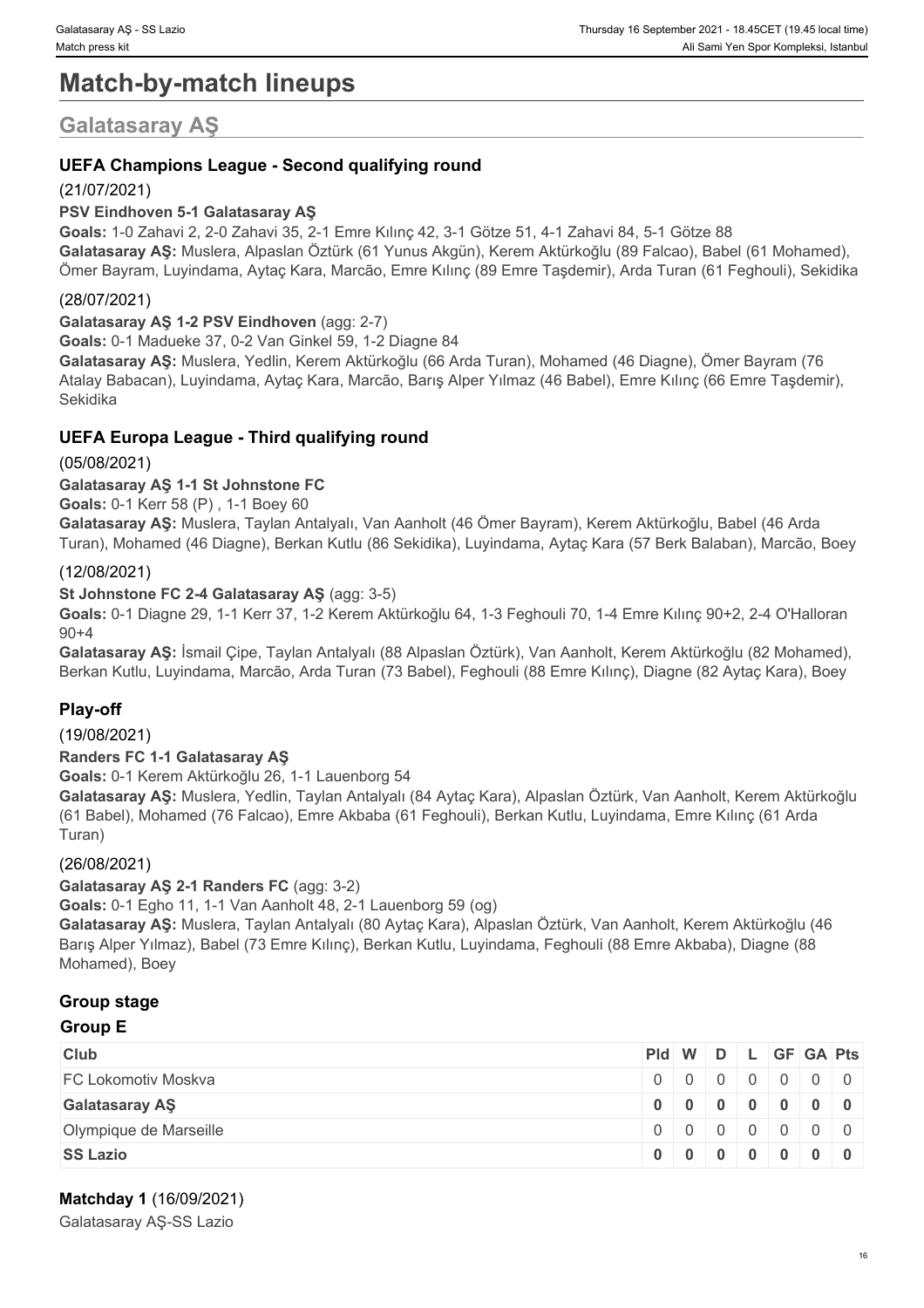**Matchday 2** (30/09/2021) Olympique de Marseille-Galatasaray AŞ

**Matchday 3** (21/10/2021) FC Lokomotiv Moskva-Galatasaray AŞ

**Matchday 4** (04/11/2021) Galatasaray AŞ-FC Lokomotiv Moskva

**Matchday 5** (25/11/2021) Galatasaray AŞ-Olympique de Marseille

**Matchday 6** (09/12/2021) SS Lazio-Galatasaray AŞ

**SS Lazio**

## **UEFA Europa League - Group stage**

**Matchday 1** (16/09/2021) Galatasaray AŞ-SS Lazio

**Matchday 2** (30/09/2021) SS Lazio-FC Lokomotiv Moskva

**Matchday 3** (21/10/2021) SS Lazio-Olympique de Marseille

**Matchday 4** (04/11/2021) Olympique de Marseille-SS Lazio

**Matchday 5** (25/11/2021) FC Lokomotiv Moskva-SS Lazio

**Matchday 6** (09/12/2021) SS Lazio-Galatasaray AŞ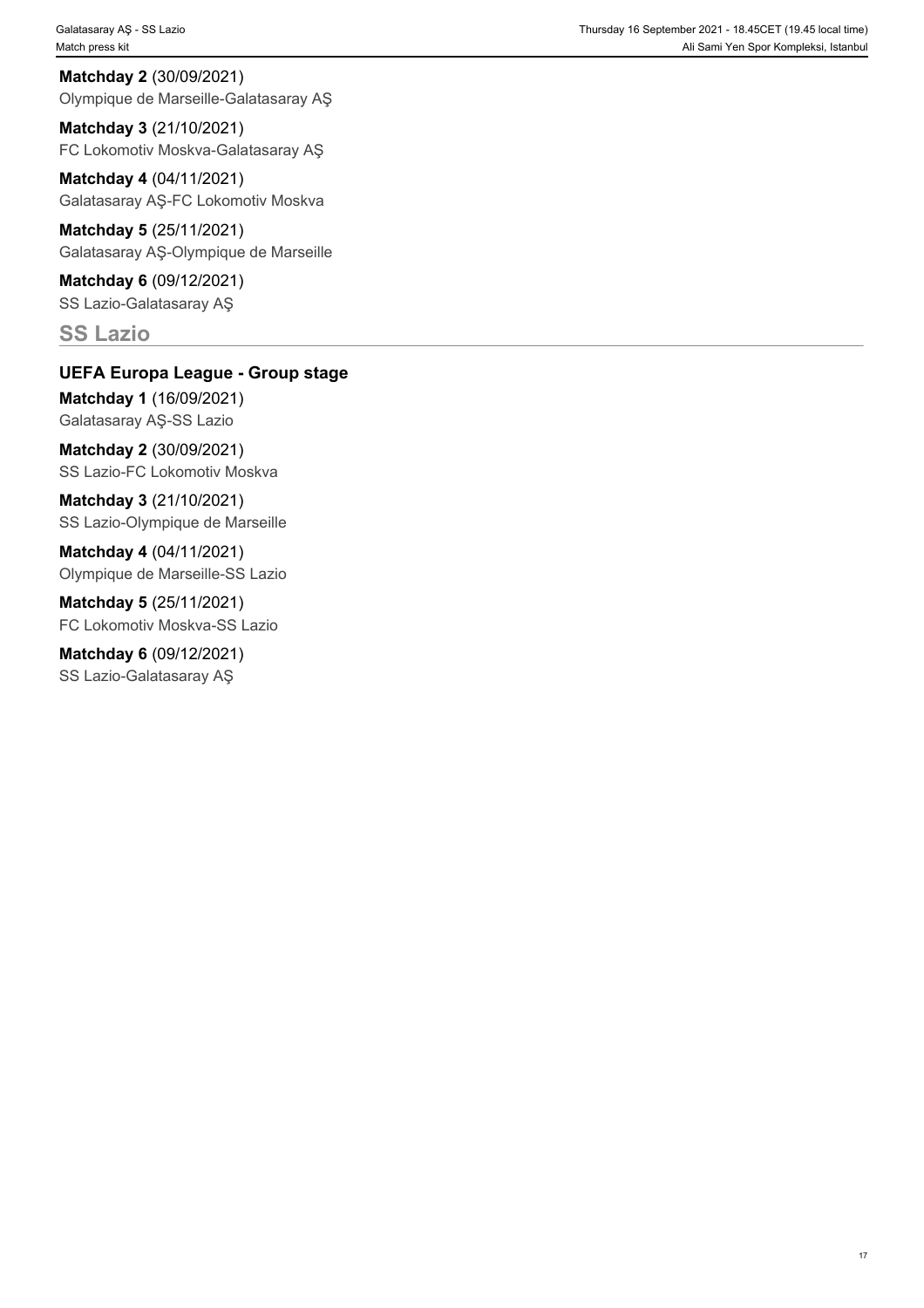# **Match officials**

| <b>Referee</b>                           | Matej Jug (SVN)                        |
|------------------------------------------|----------------------------------------|
| <b>Assistant referees</b>                | Matej Žunič (SVN), Manuel Vidali (SVN) |
| <b>Video Assistant Referee</b>           | Slavko Vinčić (SVN)                    |
| <b>Assistant Video Assistant Referee</b> | Rade Obrenovič (SVN)                   |
| <b>Fourth official</b>                   | David Smajc (SVN)                      |
| <b>UEFA Delegate</b>                     | Ronald Zimmermann (GER)                |
| <b>UEFA Referee observer</b>             | Rune Pedersen (NOR)                    |

# **Referee**

| Name      | <b>UEFA Europa</b><br>Date of birth<br>League<br>matches |
|-----------|----------------------------------------------------------|
| Matej Jug | 25/09/1980                                               |

## **Matej Jug**

**Referee since:** 1997 **First division:** 2004 **FIFA badge:** 2007

**Tournaments:** 2015 FIFA U-17 World Cup, 2013 UEFA European Under-21 Championship, 2010 UEFA European Under-19 Championship

#### **Finals**

2013 UEFA European Under-21 Championship

# **UEFA Europa League matches involving teams from the two countries involved in this match**

| <b>Date</b> | <b>Competition</b> | <b>Stage</b><br>reached | <b>Home Away</b>      |                                  | <b>Result</b> | <b>Venue</b> |
|-------------|--------------------|-------------------------|-----------------------|----------------------------------|---------------|--------------|
| 19/03/2015  | UEL                | R <sub>16</sub>         | Torino FC FC Zenit    |                                  | $1 - 0$       | Turin        |
| 08/12/2016  | UEL                | GS                      | Osmanlıspor FC Zürich |                                  | $2 - 0$       | Ankara       |
| 23/02/2017  | UEL                | <b>R32</b>              |                       | Beşiktaş JK Hapoel Beer-Sheva FC | $2 - 1$       | Istanbul     |
| 28/09/2017  | UEL                | GS                      |                       | SC Braga Istanbul Başakşehir     | $2 - 1$       | <b>Braga</b> |
| 19/09/2019  | UEL                | GS                      |                       | Getafe CF Trabzonspor AS         | $1 - 0$       | Getafe       |
| 22/10/2020  | UEL                | GS                      |                       | Celtic FC AC Milan               | $1 - 3$       | Glasgow      |
| 05/11/2020  | UEL                | GS                      |                       | AS Roma CFR 1907 Cluj            | $5-0$         | Rome         |

# **Other matches involving teams from either of the two countries involved in this match**

| <b>Date</b> | <b>Competition</b> | <b>Stage</b><br>reached |                       | <b>Home Away</b>                 | <b>Result</b> | <b>Venue</b>     |
|-------------|--------------------|-------------------------|-----------------------|----------------------------------|---------------|------------------|
| 26/03/2007  | U17                | <b>ELITE</b>            | Slovakia Italy        |                                  | $0 - 2$       | Sesto al Reghena |
| 18/06/2013  | U21                | Final                   |                       | Italy Spain                      | $2 - 4$       | Jerusalem        |
| 19/03/2015  | UEL                | R <sub>16</sub>         | Torino FC FC Zenit    |                                  | $1 - 0$       | Turin            |
| 08/12/2016  | UEL                | GS                      | Osmanlıspor FC Zürich |                                  | $2 - 0$       | Ankara           |
| 23/02/2017  | UEL                | <b>R32</b>              |                       | Beşiktaş JK Hapoel Beer-Sheva FC | $2 - 1$       | Istanbul         |
| 28/09/2017  | UEL                | GS                      |                       | SC Braga İstanbul Başakşehir     | $2 - 1$       | Braga            |
| 19/09/2019  | UEL                | GS                      |                       | Getafe CF Trabzonspor AŞ         | $1 - 0$       | Getafe           |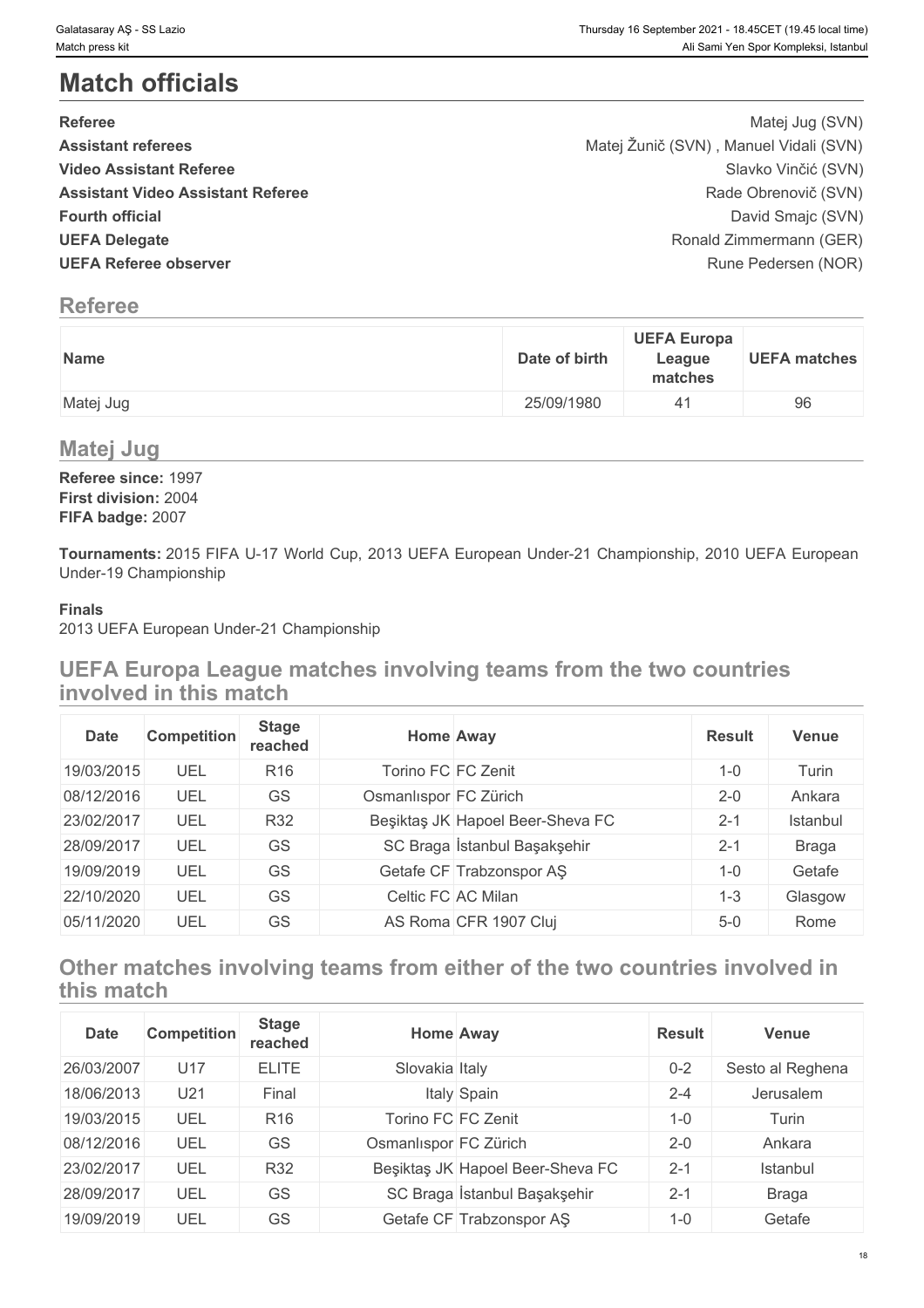| <b>Date</b> | <b>Competition</b> | <b>Stage</b><br>reached |                        | <b>Home Away</b>      | <b>Result</b> | <b>Venue</b>  |
|-------------|--------------------|-------------------------|------------------------|-----------------------|---------------|---------------|
| 11/10/2020  | <b>UNL</b>         | GS-FT                   |                        | Russia Turkey         | 1-1           | <b>Moscow</b> |
| 22/10/2020  | UEL                | GS                      |                        | Celtic FC AC Milan    | $1 - 3$       | Glasgow       |
| 05/11/2020  | UEL                | GS                      |                        | AS Roma CFR 1907 Cluj | $5-0$         | Rome          |
| 19/08/2021  | <b>UECL</b>        | PO                      | Trabzonspor AŞ AS Roma |                       | $1 - 2$       | Trabzon       |